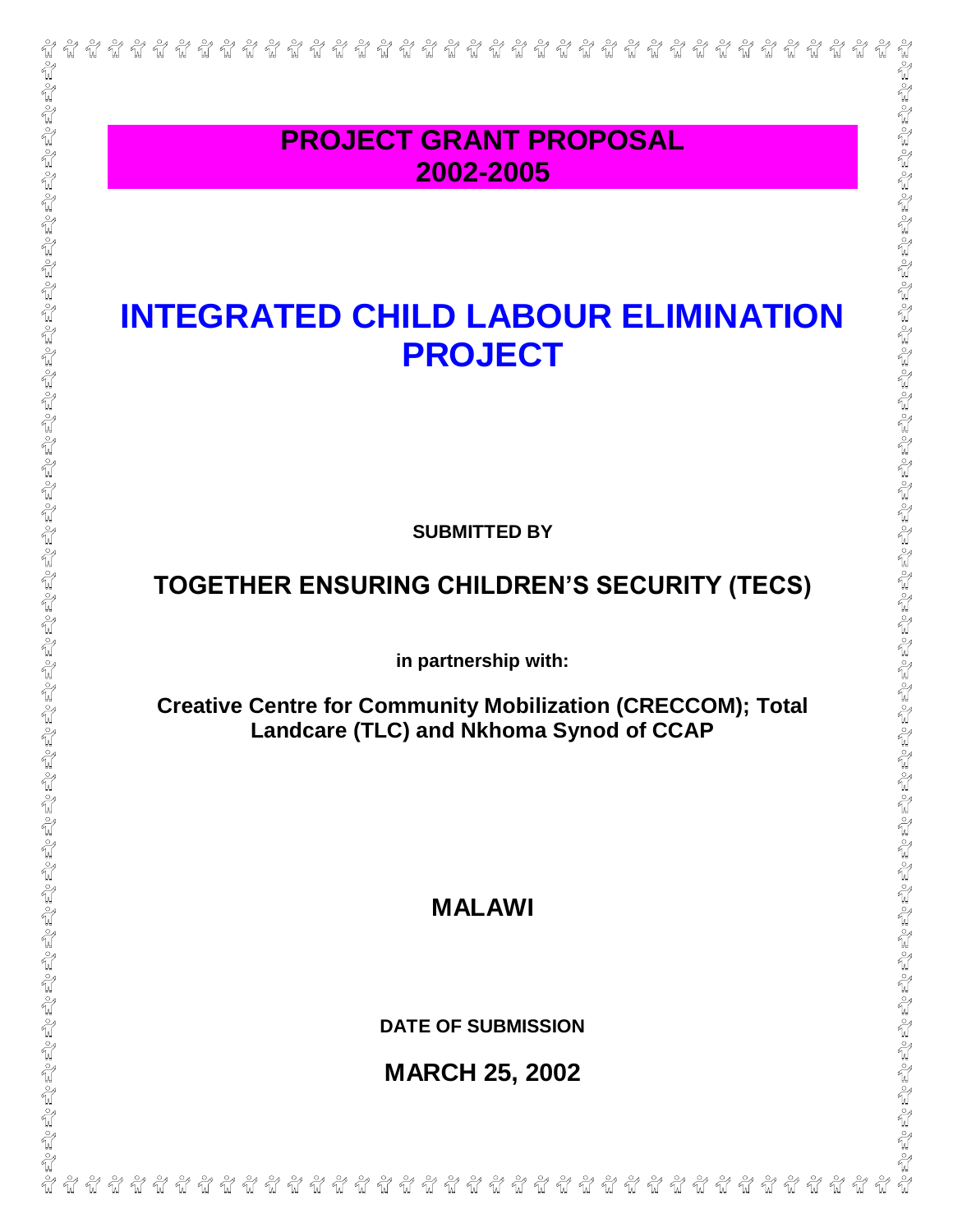# **ACRONYMS**

| <b>ADC</b>     | Area Development Committee                                  |
|----------------|-------------------------------------------------------------|
| <b>AIDS</b>    | Acquired Immuno-Deficiency Syndrome                         |
| <b>CBD</b>     | <b>Community-Based Distributors</b>                         |
| <b>CCAP</b>    | Church of Central African Presbyterian                      |
| <b>CDSS</b>    | <b>Community Day Secondary School</b>                       |
| <b>CLA</b>     | Child Labour Appraisal                                      |
| <b>CLBS</b>    | <b>Child Labour Baseline Survey</b>                         |
| <b>CRECCOM</b> | <b>Creative Centre for Community Mobilization</b>           |
| EС             | <b>European Community</b>                                   |
| <b>GABLE</b>   | Girls' Attainment of Basic Literacy and Education           |
| <b>HIV</b>     | Human Immuno Virus                                          |
| <b>HSA</b>     | <b>Health Surveillance Assistant</b>                        |
| <b>MOU</b>     | Memorandum of Understanding                                 |
| <b>MCH</b>     | <b>Maternal and Child Health</b>                            |
| <b>NGO</b>     | Non Governmental Organisation                               |
| <b>PRA</b>     | Participatory Rural Appraisal                               |
| <b>SIP</b>     | <b>School Incentive Package</b>                             |
| SMC-AA         | Social Mobilization Campaign for Aids Awareness             |
| SMC-COP        | Social Mobilization Campaign for Community Outreach Project |
| SMC-EQ         | Social Mobilization Campaign for Education Quality          |
| <b>RBM</b>     | <b>Results Based Management</b>                             |
| <b>TBA</b>     | <b>Traditional Birth Attendant</b>                          |
| <b>TFD</b>     | Theatre for Development                                     |
| <b>TLC</b>     | <b>Total LandCare</b>                                       |
| <b>TECS</b>    | <b>Together Ensuring Children's Security</b>                |
| <b>USAID</b>   | United States Agency for International Development          |
| <b>USS</b>     | <b>Unique Solution Strategy</b>                             |
| <b>VDC</b>     | <b>Village Development Committee</b>                        |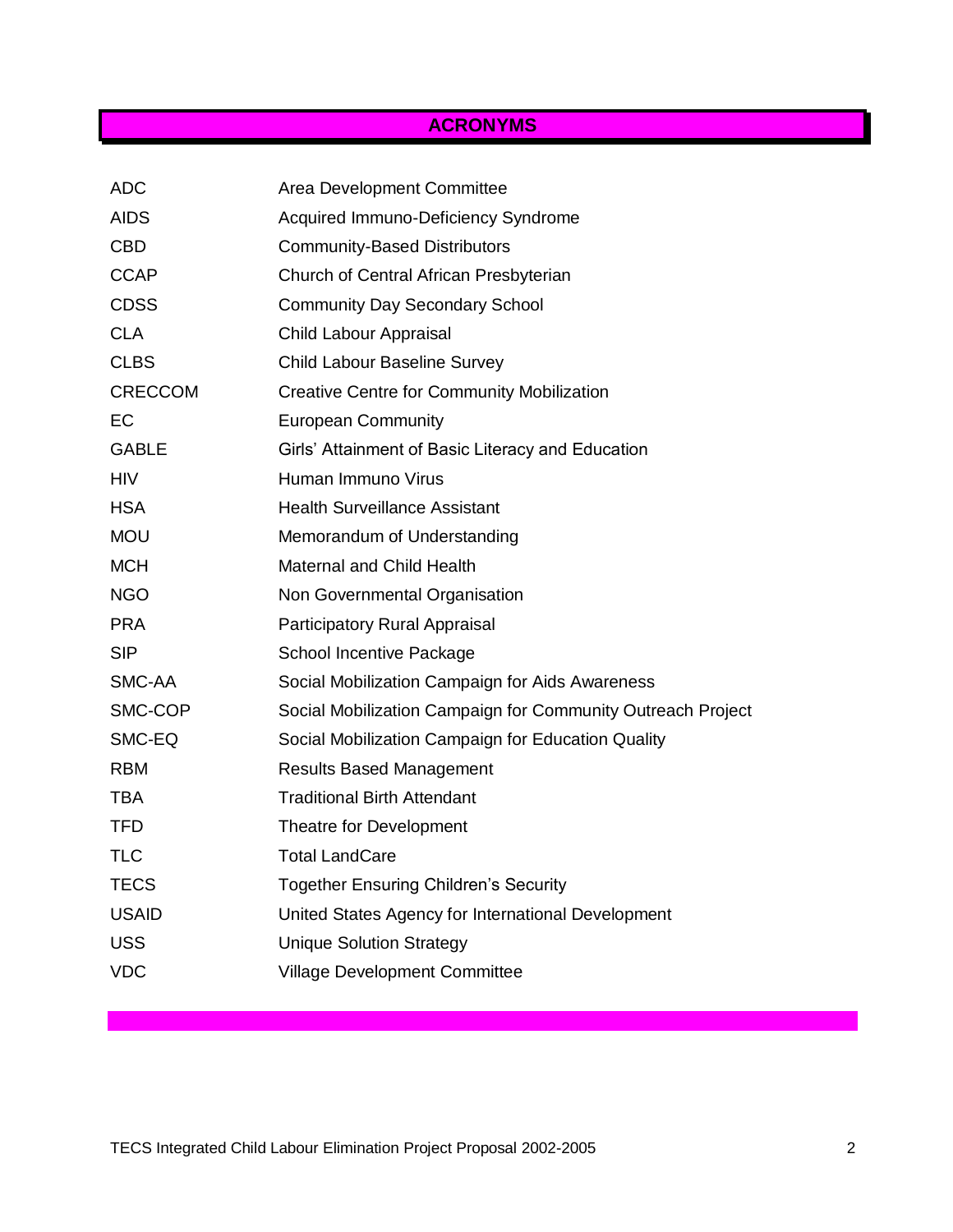| <b>NAME AND ADDRESS OF ORGANISATION :</b>     | The Executive Director<br><b>TECS</b><br>P.O Box 30778<br>Lilongwe<br><b>Malawi</b><br>Tel: (265) 770 856 or 770 546<br>Email: bmaynard@eomw.net |
|-----------------------------------------------|--------------------------------------------------------------------------------------------------------------------------------------------------|
| <b>NAME OF PROJECT</b>                        | Integrated Child Labour Elimination<br>Project                                                                                                   |
| <b>DURATION OF PROJECT</b><br>÷               | 3 Years                                                                                                                                          |
| DATE OF START OF PROJECT<br>t                 | 1 <sup>st</sup> May 2002                                                                                                                         |
| <b>TOTAL PROJECT BUDGET</b><br>t              | US\$3,590,351                                                                                                                                    |
| <b>PARTNER &amp; COMMUNITY CONTRIBUTIONS:</b> | US\$ 806,621                                                                                                                                     |
| <b>AMOUNT REQUESTED FROM (DONOR)</b>          | US\$2, 783, 729                                                                                                                                  |

## **1.1 BACKGROUND AND PROBLEM**

In preparation for planning its operations, and following a 4-step model dubbed "Unique Solution Strategy (USS)", TECS commissioned a survey to appraise itself on issues of Child Labour in Malawi. Through the appraisal, representatives of communities broadly expressed the kind of Child Labour related interventions they would like to see being implemented. The community members in those areas were further consulted, through a Participatory Rural Appraisal (PRA), in setting out the priority intervention areas for TECS and its implementing partners.

Generally, Child Labour is found in three primary sectors, domestic work, informal sector and agriculture sector of Malawi. In the project pilot areas of Dwangwa and Ngala, over ninety (90%) of the children who were engaged in "full time" Child Labour were in the agriculture sector, particularly the burley tobacco estates. Child Labour related issues in these areas include no payment or under payment, psychological abuse, generally stressful working environment and inadequate food provision. The Child Labour situation in the impact areas is being exacerbated by food insecurity, which is linked to high household poverty levels.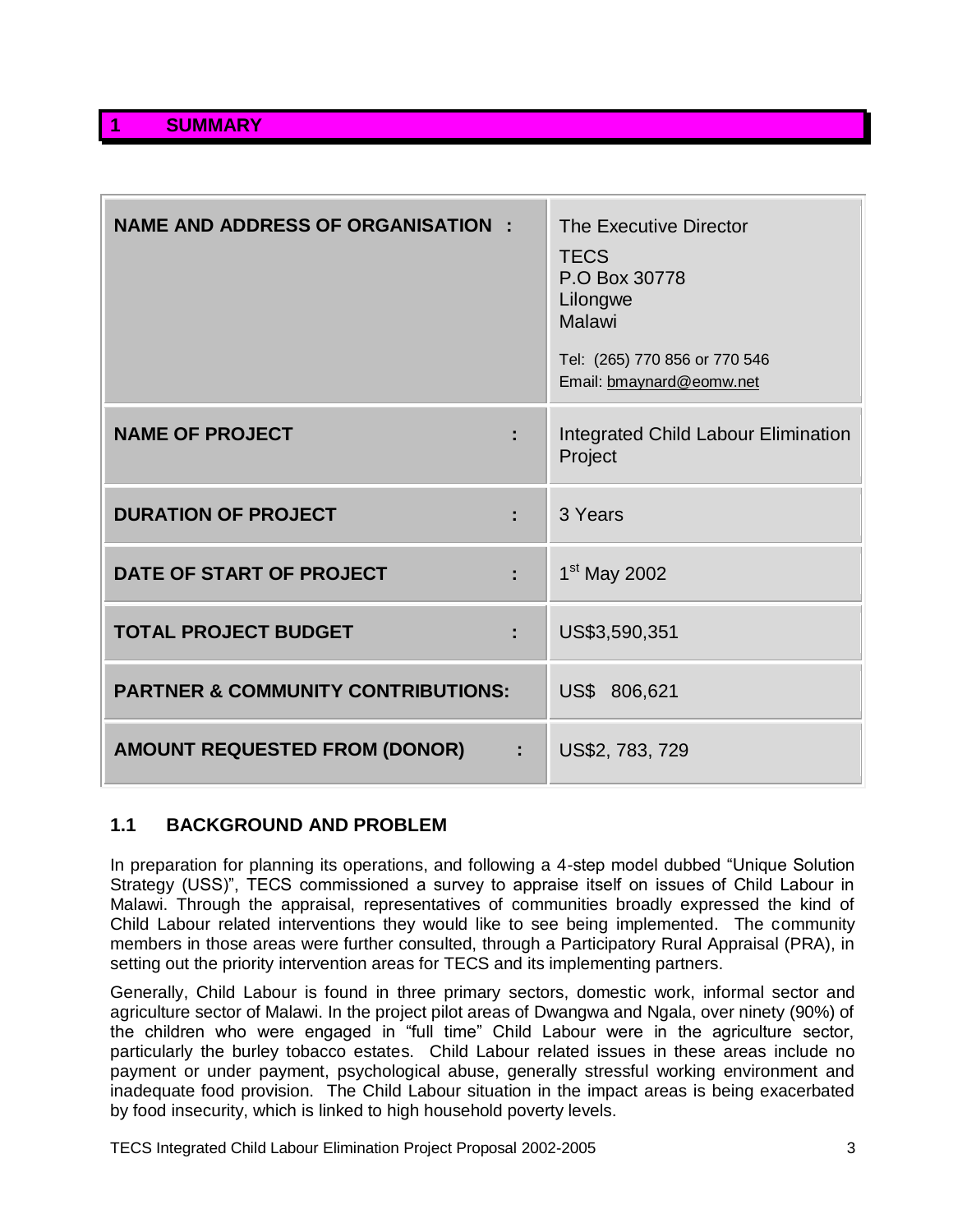## **1.2 PURPOSE, OBJECTIVES AND RESULTS**

The overall purpose of the 'Integrated Child Labour Elimination Project' is the reduction of the incidence of Child Labour among the tobacco growing communities in the Pilot Project areas of Dwangwa and Ngala of Kasungu and Dowa Districts respectively. The ultimate beneficiaries for this project are the children in 60 villages located in the Dwangwa and Ngala areas. The benefit to the children in these pilot project areas will be the positive improvement of their total environment, which currently involves paid or unpaid work, and activities that are mentally, physically or socially dangerous and harmful to their livelihoods. This will be achieved through implementation of an integrated education, water, health and food security project; addressing needs identified through a comprehensive Baseline Needs Assessment that TECS commissioned in February 2002. The specific objectives of the project will be:

- **i. Improved morbidity and mortality of children under the age of 15 years and women of reproductive age in the selected tobacco growing communities in Kasungu and Dowa districts.**
- **ii. Improved and sustainable clean water supply for the people of Dwangwa and Ngala made possible through capacity building of its communities.**
- **iii. Increased primary school enrolment and reduced enrolment dropouts in the selected tobacco growing communities in Kasungu and Dowa districts.**
- **iv. Improved food security, income levels and the use of natural resources leading to sustainable increase in farm productivity and a better environment for the child.**

The summarized result areas for the project are:

- 1. Improved problem analysis and resolution as well as ownership of the project by the communities through several community mobilization and sensitization workshops in 60 villages.
- 2. Improved community health service and facilities through the provision of training to:
	- i. 600 Village Health Committee Members,
	- ii. 60 Traditional Birth Attendants,
	- iii. 120 Drug Revolving Fund Committee Members,
	- iv. 60 Community Based Drug Agents
- 3. 100 Peer Education and Counsellors,
- 4. 2 Under Five Clinic shelters constructed.
- 5. 2 Maternity Units constructed
- 6. 60 water points constructed in 60 villages as well as capacity development and training of the community to maintain the water points for sustainability.
- 7. Over 140,000 trees planted as part of agro forestry.
- 8. 150 small-scale irrigation pumps installed for improved food security and income through irrigation.
- 9. Soil conservation practices in over 600 hectares
- 10. 60 school pit latrines constructed
- 11. 5 classroom blocks constructed and 3 rehabilitated
- 12. 12 teachers houses constructed
- 13. 2 science subjects laboratories constructed
- 14. 420 desks bought and distributed to 6 schools
- 15. 960 pupils textbooks and 16 Teachers' Guides bought and distributed

TECS Integrated Child Labour Elimination Project Proposal 2002-2005 4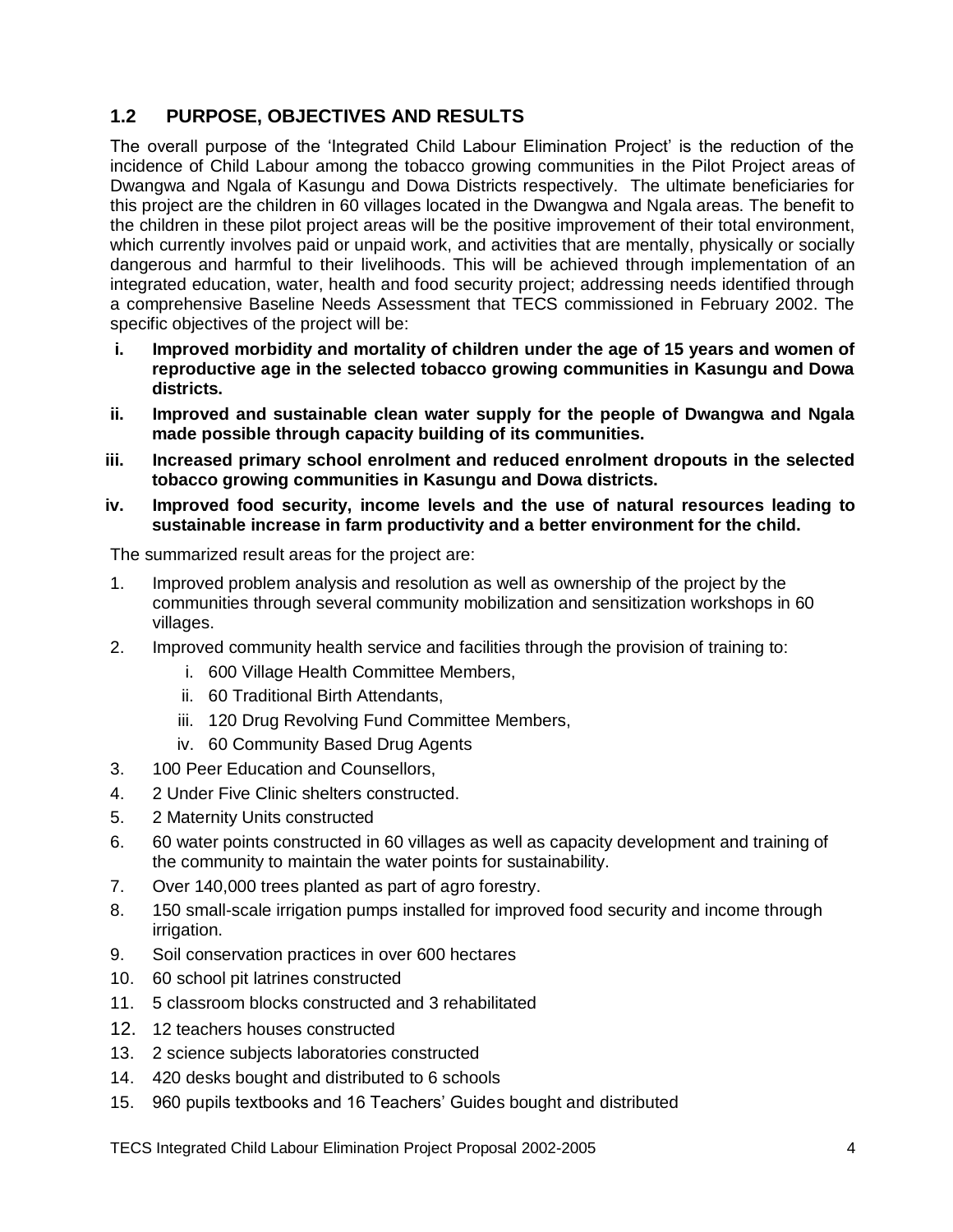## **1.3 PROJECT STRATEGY AND ACTIVITIES**

TECS has made a deliberate choice of using an integrated approach towards addressing the Child Labour problem in Malawi. The TECS project implementation model calls for partnering with strong organisations that have an established capacity and reputation in quality delivery of programs in the specific areas of priority community development needs, related to the Child Labour issue. For the pilot project areas, the identified needs are food security, water and sanitation, quality education and health.

## **1.3.1 Health**

TECS is currently in the process of identifying a partner organisation to implement the health project. However, health project activities will be directed at capacity building at the community level focusing on issues of community organization and problem solving, training of community leaders, volunteers and Community Traditional Birth Attendants. The health services level at the district level will be improved through training in quality service delivery and health facility management.

Most of the health activities will be done in first and second years. The third year will primarily comprise of refresher courses particularly for training related activities. Almost all year one activities will continue in year two except HSA training and construction of maternity units.

## **1.3.2 Food Security and Agro forestry – Total Land Care**

Total Land Care (TLC), will implement the food security and agro forestry component of the project. TLC is formally registered and operates as a local non-profit, Non-Governmental Organization (NGO) in Malawi and Zambia. It is closely affiliated with Washington State University, drawing on its considerable resources and expertise to improve the effectiveness and impact of field programs.

Most of the food security and agro forestry activities will be organized communally under the leadership of existing committees to facilitate timely and quality work. TLC will provide hands-on farmer training, nursery materials, line levels, and regular field supervision to ensure sound establishment. Village-based action plans will be developed for Year one based on participatory rural appraisals to identify and rank problems.

## **1.3.3 Education and Community Mobilization – CRECCOM**

CRECCOM is a Malawian registered NGO that will implement the education and community mobilization aspects of the project. CRECCOM"s existence dates back to 1992 when it initially started as a USAID funded education project under the name Girls Attainment to Basic Literacy and Education (GABLE) which implemented a wide range of education related projects. Established as an NGO in 1998, CRECCOM has implemented a wide range of projects such as Social Mobilization Campaign for Education Quality (SMC-EQ), Social Mobilization Campaign for Community Outreach Project (SMC-COP) and SMC-AA.

Activities of the Education Project will run through the three years and comprising of; community sensitisation, follow-ups and supervision of community-based initiatives, school-based teacher inservice sessions, and field worker review, re-planning, monitoring, assessment and mass communication. In addition, the second and third year activities will include training of special groups (Gule Wamkulu), introduction of community friendly technical education in post-primary institutions, analysis of performance data and mid term /final performance data collection and analysis.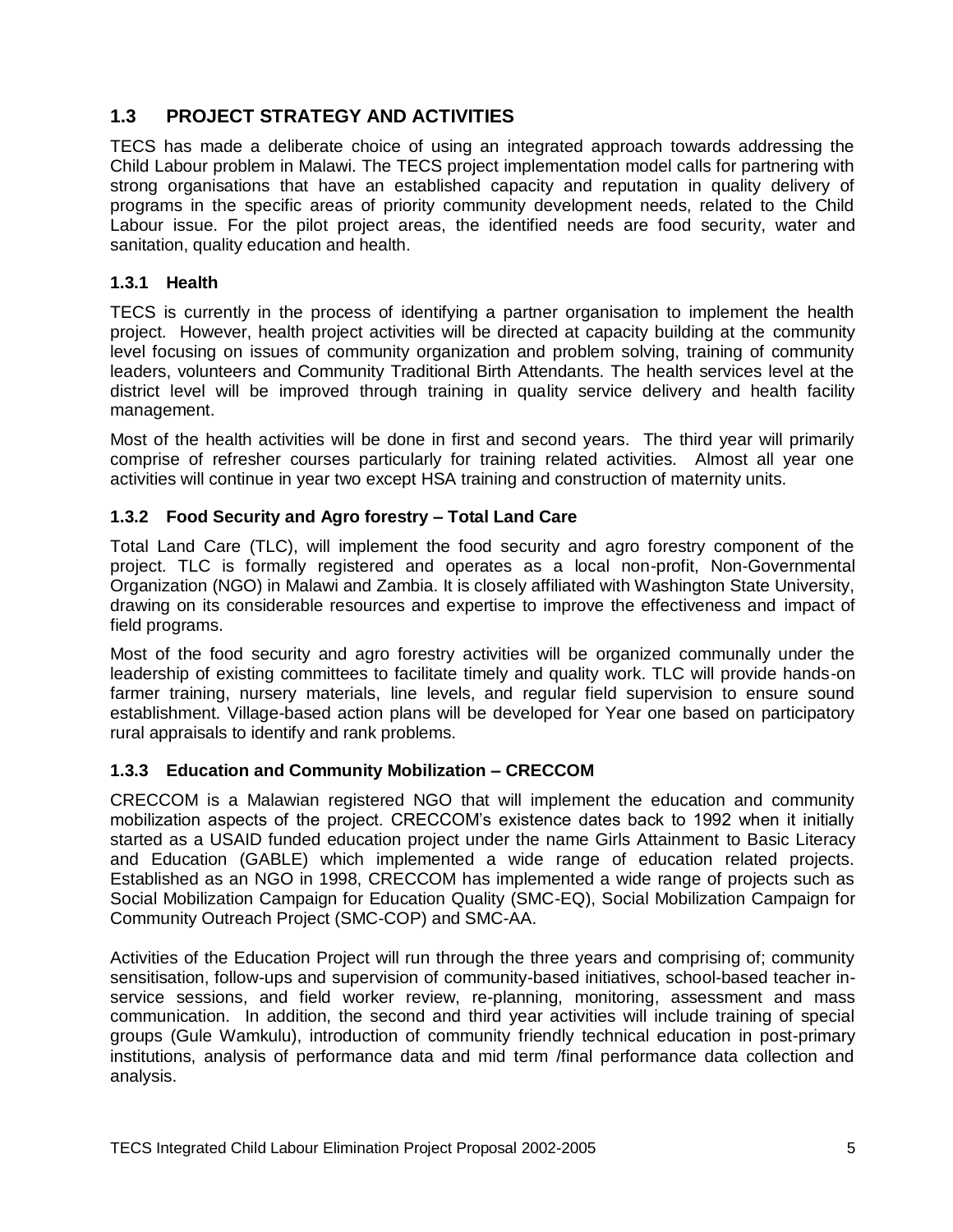### **1.3.4 Water and Sanitation– Nkhoma Synod CCAP**

The Church of Central Africa, Presbyterian (CCAP) through its Nkhoma Synod will facilitate the implementation of the water and sanitation program of this project. CCAP is committed to a holistic approach in serving to the needs of the Malawian people. In addition to serving spiritual needs, the Church is dedicated to address the health, education needs, and to assist with development issues of all people, regardless of faith.

The CCAP Protected Water Programme will be addressing this issue by asking communities to claim responsibility for their protected water through the choosing of well-trusted people from within to be responsible for the functioning of the program and for maintaining well pumps. In addition, communities will be required to pay an annual contribution for maintenance, as well as provide support for maintenance persons when repairs are made, in order to ensure that the system is self-sustaining.

Most of the water project activities will be replicated over the three years. However the following major activities will include purchase of relevant capital equipment, community mobilization in terms of setting up responsible water committees, the digging and construction of wells.

The Synod of Livingstonia is currently in partnership with Water Aid Malawi in a sanitation programme, and has hired a full time Sanitation Coordinator. A pilot project is underway at Embangweni, Mzimba. The Field Officer of the TECS / Synod of Nkhoma water programme will be visiting this pilot project and will be in contact with the Sanitation Coordinator throughout the programme. The Field Officer is expected to help in developing a similar project within the target communities of Dwangwa and Ngala on the basis of the findings of the Embangweni pilot project.

A brief description of targeted practices and interventions is provided under **Interventions** in the main menu which includes illustrations in the **photo gallery**.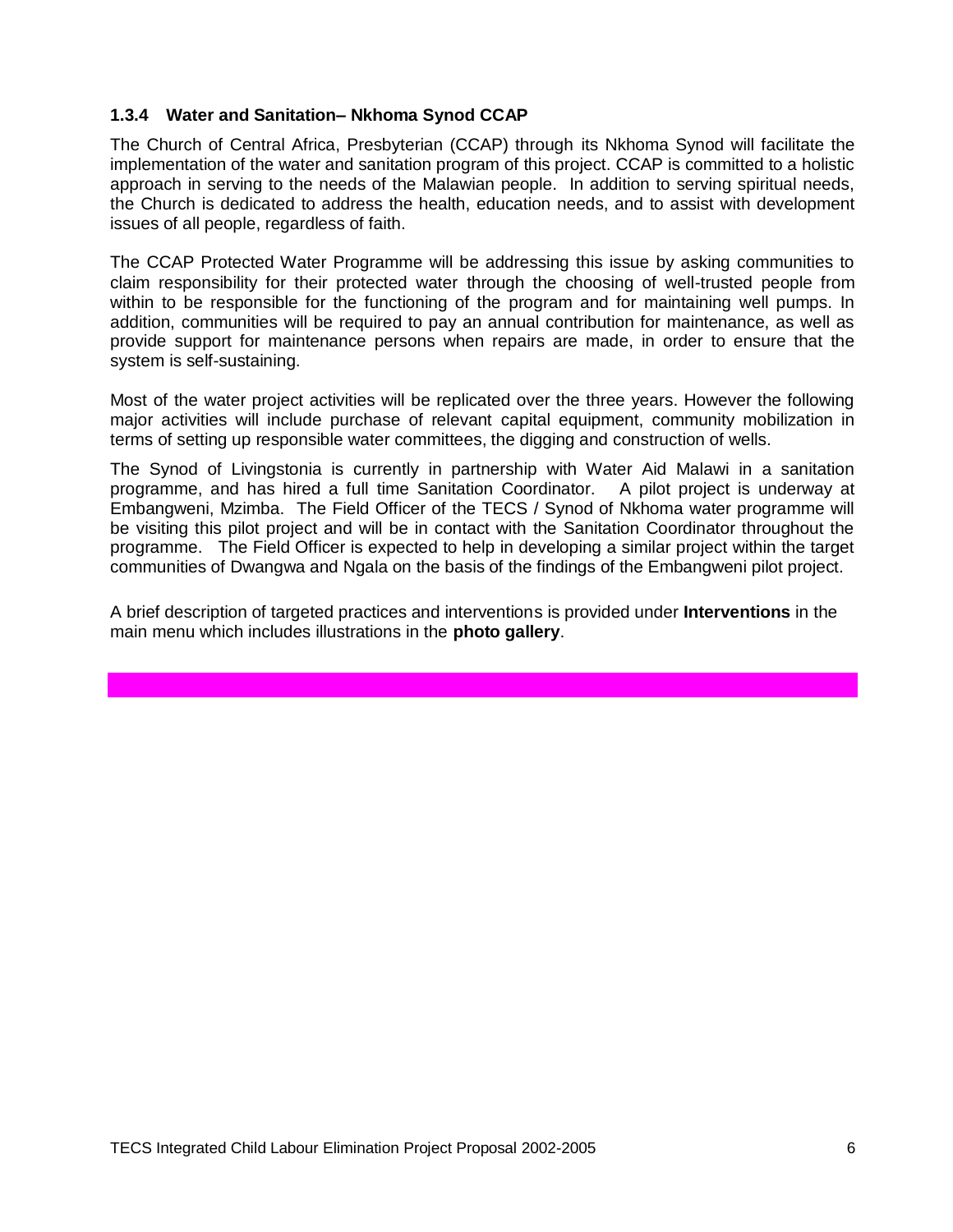## **2 BACKGROUND**

Together Ensuring Children"s Security (TECS) is a non-profit Development Trust established in Malawi by Tobacco Exporters. TECS in its efforts to "nation building" is committed to work for the systematic elimination of Child Labour in the tobacco growing community of Malawi and the South Central Region of Africa by engaging in transformational development projects focusing on primary root causes of Child Labour, the main one having been generally identified as poverty. The specific elements of poverty have also been further broken down into food security, water/ sanitation, education, land care and health for the pilot project areas of Dwangwa and Ngala of Malawi.

In preparation for planning its operations, and following a 4-step model dubbed "Unique Solution Strategy (USS)", TECS commissioned a survey to appraise itself on issues of Child Labour in Malawi. Two pilot project areas were chosen and targeted for the survey, in two locations, Ngala and Dwangwa areas of Dowa and Kasungu districts respectively. Although TECS mission and vision has a regional focus outside the borders of Malawi, the pilot phases of the program (surveys, proposals and implementation) will be initially focussed on the 2 project areas in Malawi.

The four steps of the USS are:

- 1. The Information and Awareness Phase which included:
	- a. Establishing the needs,
	- b. A Concept Paper and;
	- c. Research (Child Labour Appraisal)
- 2. The Development Phase:
	- a. Strategy development and Project Proposal Writing & Budget
- 3. The Action Phase (Implementation).
- 4. Celebration and Correction Phase:
	- a. Evaluation and;
	- b. Program Plan review

Step 1 of the USS process was completed at the beginning of December 2001. The resulting report from the survey carried out during this Awareness Phase, outlined the current state of Child Labour issues which facilitated the development of strategies to be used for generating project proposals for addressing Child Labour issues. The report outlined the general situation of Child Labour in SADC and Malawi, definitions and concepts of a child and Child Labour, approaches to addressing Child Labour and stakeholders" perspectives on Child Labour in Malawi. It summarised key findings, points of reflection and proposed a way forward for TECS.

Due to the political and socio-economic nature of Child Labour and judging from the appraisal conducted, it was evident that the communities through some institutions were gainfully employing Child Labour. It was therefore very critical that TECS be tactical in its approach by ensuring that the communities, key organisations and project implementation partners contribute in clarifying the priority issues and choice of approaches.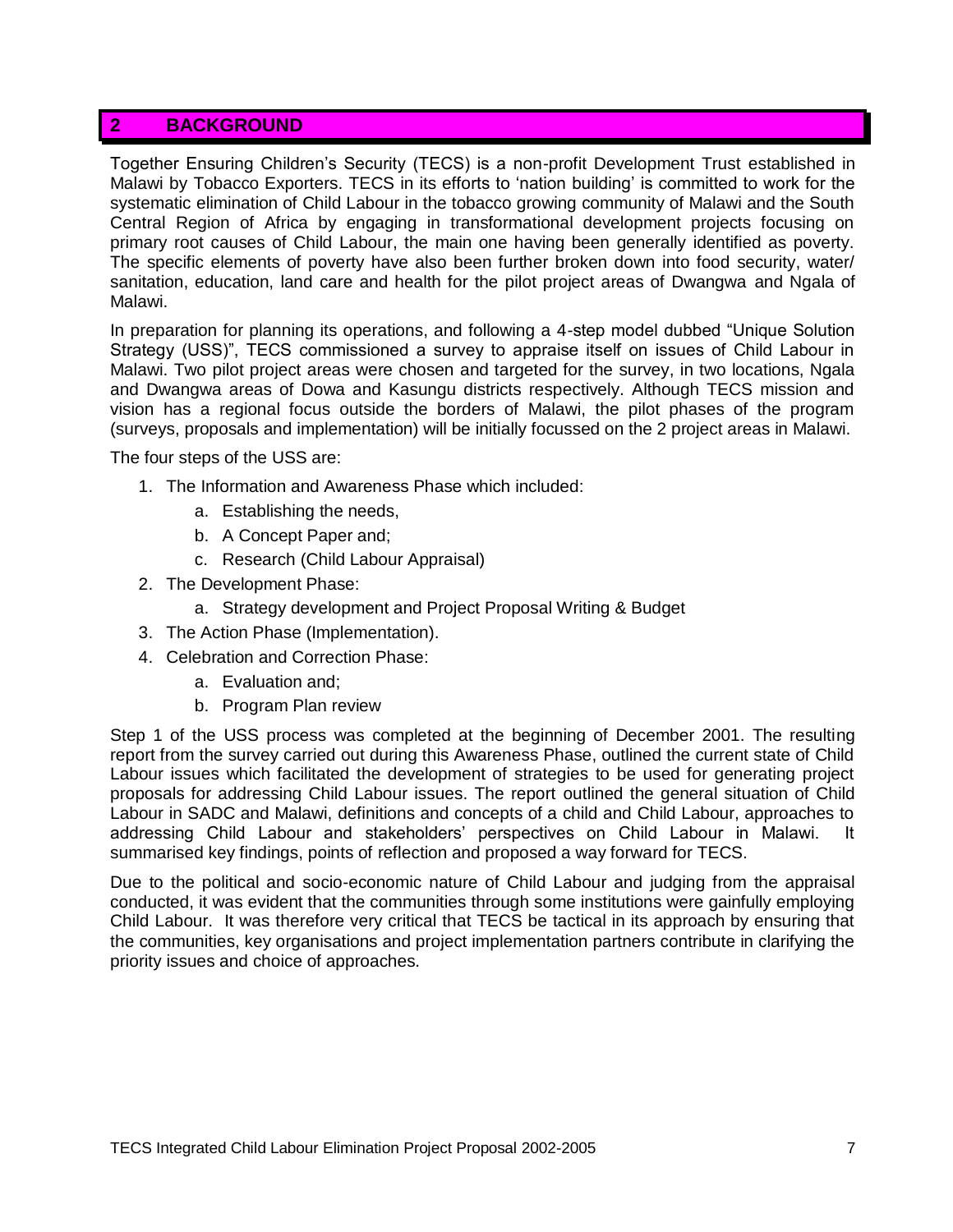Through the appraisal, representatives of communities broadly expressed the kind of Child Labour related interventions they would like to see being implemented. The community members in those areas were further consulted, through a Participatory Rural Appraisal (PRA) for the following purposes:

- As a community feedback session on the issues arising from the appraisal meetings
- $\supset$  To set out key intervention areas and priorities. (Involving and facilitating the communities to set priorities was necessary in order to ensure realistic expectations and program objectives.)
- To assess and ensure community ownership, commitment and contribution towards the program interventions
- $\supset$  To assess, in the community's view, the expected role for TECS.

Following the Baseline Survey, planning workshops for TECS, its implementing partners and board to formulate, review, consensually agree on and pledge their maximum commitment and support to the project goals and design were organised. During this process, a shared understanding of TECS mission, vision and values was also developed as a basis for the project proposal. Baseline Needs Assessments, planning workshop results, and the extensive participation of the project implementation partners formed the basis for this project and budget proposal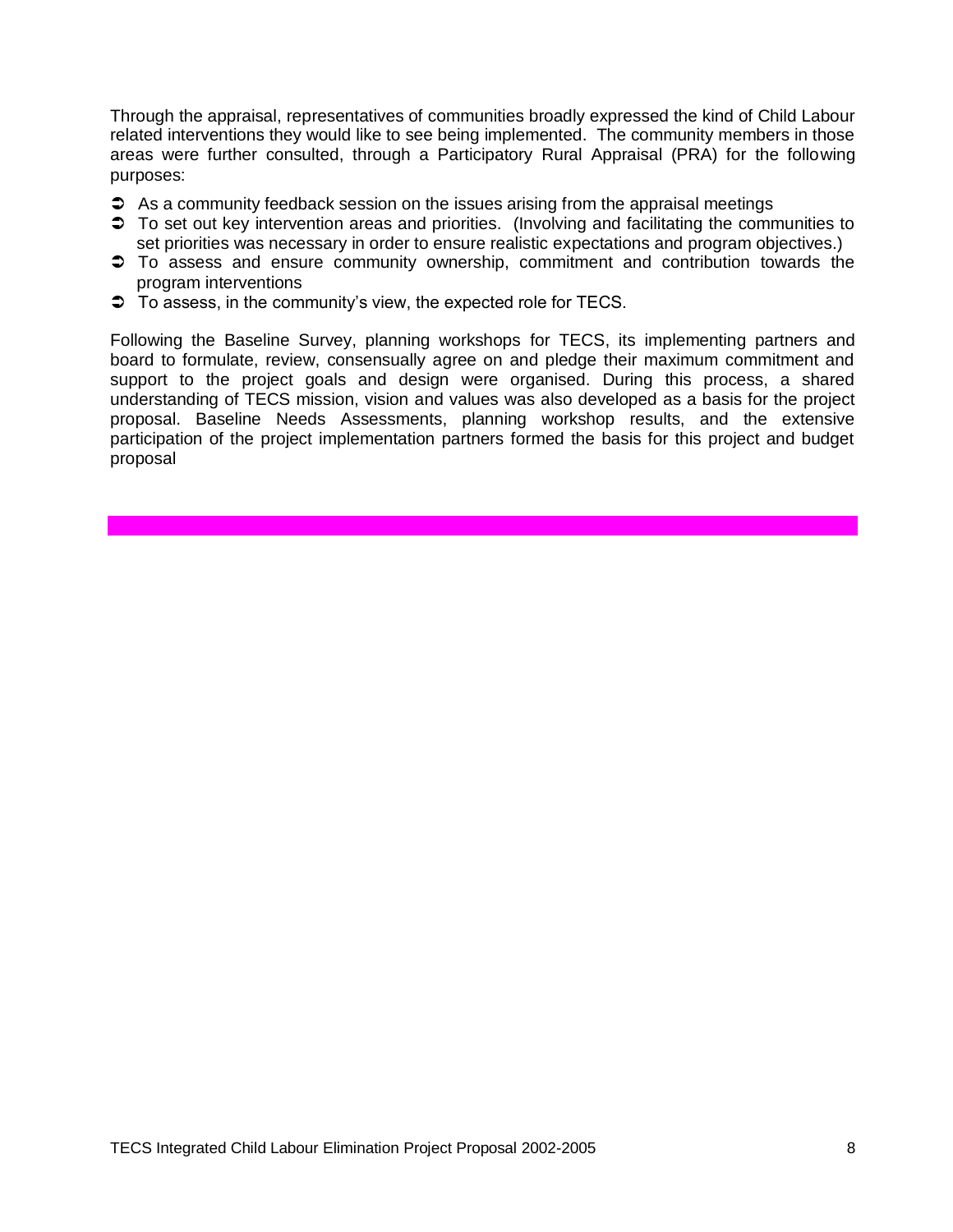## **3 PROBLEM STATEMENT**

#### **3.1 Problem Statement**

The prevalence of Child Labour in Malawi is estimated to be twenty seven percent (27%) with the majority of the children engaging in unpaid labour (Matemba et.al. 2001). In Malawi, Child Labour or exploitation of children in the form of forced labour, voluntary labour and bonded labour has been attributed to poverty, ignorance and illiteracy, HIV/AIDS, culture and tradition. Generally, Child Labour is found in three primary sectors, domestic work, informal sector and agriculture sector, with the agriculture sector having the highest incidence of Child Labour. In the project pilot areas of Dwangwa and Ngala, over ninety percent of the children who were engaged in "full time" Child Labour were in the agriculture sector, particularly the burley tobacco estates. Conditions of work for the Child Labourers include no payment or under payment, psychological abuse, generally stressful working environment and inadequate food provision. Through a Child Labour Baseline Survey (Matemba et.al. 2002), the Child Labour situation in the impact areas is mainly being exacerbated by food insecurity, inadequate and poor water, health and education facilities and the generally high household poverty levels.

#### **3.2 Needs Statement**

**Health:** Malawi"s health indicators are among the worst in the World (Human Development Index, 2002) due among other things to; poor access to health facilities. In Dwangwa, an estimated population of 8997 has no single health facility and they have to walk 25 km to access the nearest health facility. Similarly, the nearest health facility in Ngala is poorly staffed and equipped and does not provide maternity services due to inadequate human and material resources. Due to growing population in the impact areas, the nearest health facilities have problems to cope, forcing communities to seek health services from traditional healers and untrained Traditional Birth Attendants where case mishandling is not uncommon.

Poor and inadequate health facilities in the pilot project areas are influencing Child Labour practices in several ways. Firstly, it is leading to low coverage of family planning clients, consequently resulting in too large families to manage and children having to fend for themselves. Secondly, in the absence of government, free health services; estate-based migrant Child Labourers and children of migrant tenants who are assisting their parents on the estate are at a great disadvantage when they fall sick. Their masters can hardly allow them to spend such long time walking to the nearest health facility to get treatment. Most of them cannot even afford hitchhiking.

Evidence from the baseline survey suggests that children are also involved in tending sick parents and grandparents. Unless health facilities are available, sicknesses are likely to linger on and so the children have to continue minding their sick relatives.

**Water:** Historically, protected water has been the responsibility of Government, and not that of the communities being served. This approach is mostly "top-down". Problems that arise from a top-down system include a lack of attention to maintenance, inadequate supplies of spares, and long periods of breakdown time. In the impact areas, over half of the boreholes constructed less than ten years ago are not functioning due to fundamental construction errors that arose due to inadequate pre-assessments and water point committee management problems. In the impact areas, children are also being used to draw water for household use and so in a sense the inadequate and poor water facilities are exacerbating the Child Labour problem. Women and young girls for example, have to walk long distances in search of potable water; some getting caught by marauding crocodiles in Bua River and most just resorting to unprotected wells. Deaths due to waterborne diseases such as cholera are very common particularly during the rainy season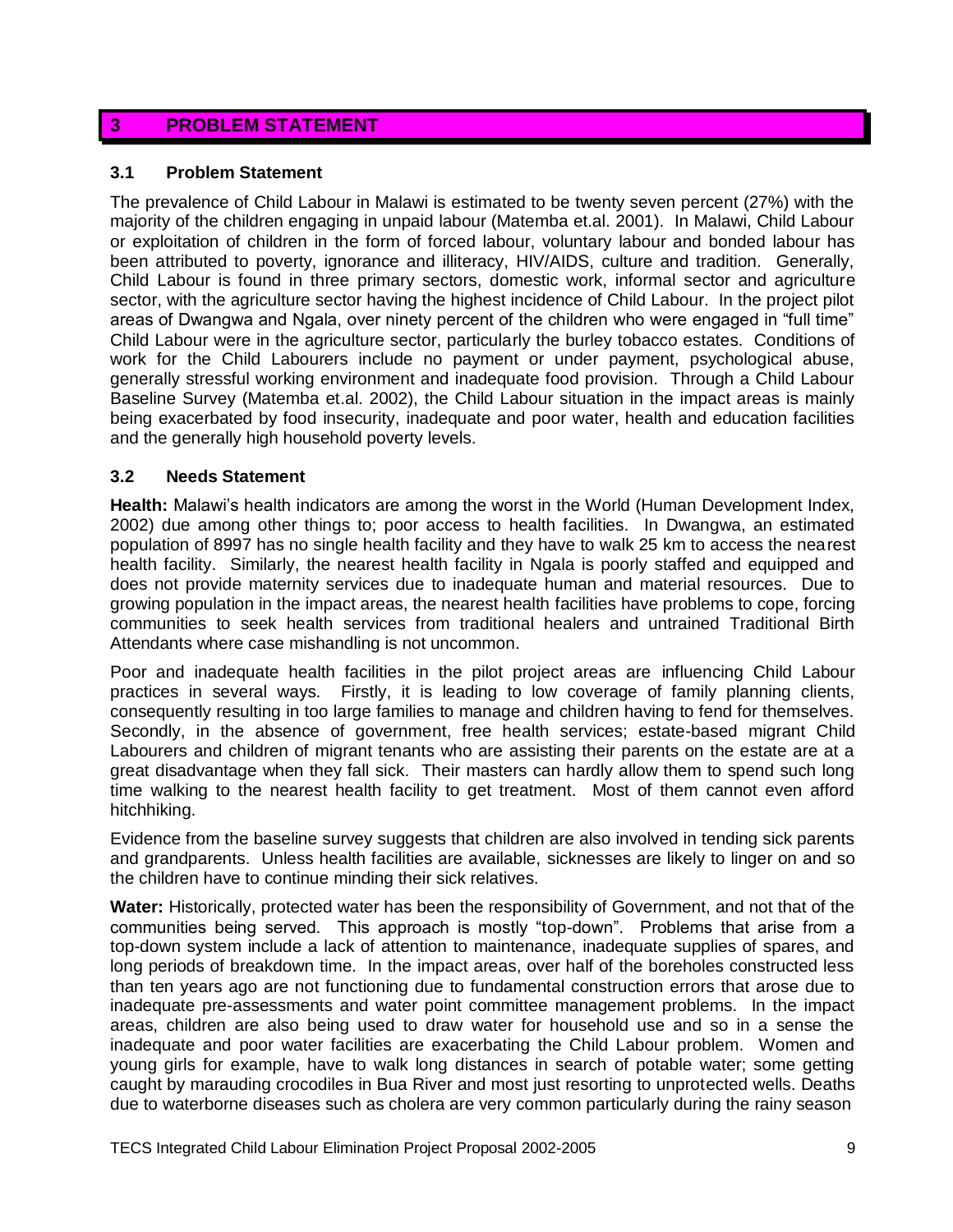**Education:** Dowa and Kasungu are among Malawi"s major tobacco growing districts with rampant Child Labour on the farms. About half of the school-going age population is on the farms instead of being in school. A large proportion of those who enter school, leave it during the crucial early primary grades. The scholastic achievement of even those who persist is often impeded by incompetent teaching staff, poor and inadequately equipped schools, a dearth of post-primary educational opportunities, a pre-dominantly illiterate adult population. The result of all this, on Malawi as a nation, let alone the young population as individuals, is a perpetuation of a situation in which Malawi will remain one of the poorest nations of the world for a very long time to come. It is true that the poor education facilities vis-à-vis roofless classrooms without desks, lack of notebooks and recreation facilities, are a disincentive to the children of the school going age. In such situation, the children are alternatively seeking employment instead of being in school.

**Food Insecurity:** With one of the highest population densities and growth rates in Africa, Malawi faces social and economic problems that resist swift and simple solutions. Poverty is increasing with falling levels of health, nutrition and education. Environmental degradation is eroding the sustainability of agriculture and natural resources. In their struggle to survive, people are unable to balance their immediate short-term needs with sustained resource use. These factors collectively have a major influence on the total environment of the child in rural areas. In an attempt to cope, some parents and guardians are using their children to either supplement household labour requirements or income to buy food items. Children interviewed during the Child Labour baseline survey indicated that they would rather go to work for food than go to school hungry only to come back home to face the wrath of parents for not going for Ganyu<sup>1</sup> instead.

## **3.3 Research and Support**

Most of the information required for developing this process was collected through a Child Labour Appraisal (CLA) and Child Labour Baseline Survey (CLBS) reports. Both reports indicate that development needs in Dwangwa and Ngala are overwhelming. Primary schools and Community Day Secondary Schools (CDSS) are poorly equipped; health facilities are inadequate, poorly equipped and managed as well. In terms of water, most boreholes have been broken down partly due to fundamental construction and drilling errors and the communities' inadequate capacity to regularly service and repair minor breakdowns.

Although the time when the survey was carried out was one of the leanest in terms of food availability, the surveys showed that food insecurity had also reached crisis proportions to the extent that some people died from hunger or hunger related sicknesses.

However, although the CLA and CLBS reports provided most of the information, the drafting of this proposal surfaced other information needs requiring further research and support due to the highly technical nature of that information. Therefore, the following areas will require further research:

- $\supset$  Hydro geological potential of the impact areas
- **◯** Current health status figures of the impact areas
- **→** Potential areas for irrigated farming along Dwangwa and Bua Rivers

 $\overline{a}$ 

Ganyu is hired piece wage labour

TECS Integrated Child Labour Elimination Project Proposal 2002-2005 10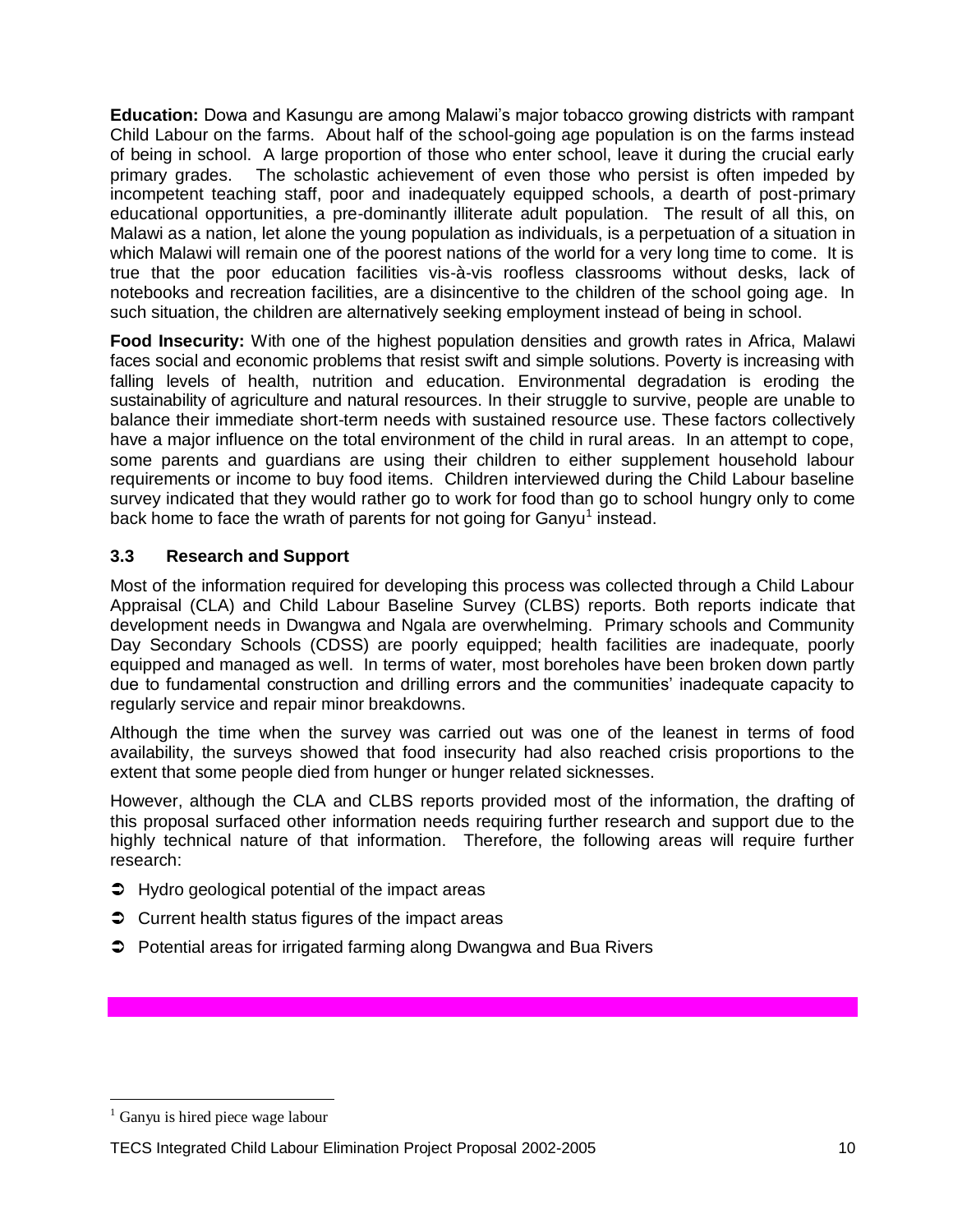# **4 PROJECT OBJECTIVES**

### **4.1 Overall Objective**

The overall programme goal is the reduction/elimination of Child Labour in the project areas through implementation of an integrated education, water, health and food security project. Table 1 is a summary of the project purpose and responsible partners.

| Table1 – Project purposes and responsible partners |                                                                                                                                                                                                                           |                                                                         |  |  |  |
|----------------------------------------------------|---------------------------------------------------------------------------------------------------------------------------------------------------------------------------------------------------------------------------|-------------------------------------------------------------------------|--|--|--|
| <b>Purpose</b>                                     |                                                                                                                                                                                                                           | <b>TECS Partner Responsible</b>                                         |  |  |  |
| 4.1.1                                              | To improve the morbidity and mortality of<br>children under the age of 15 years and women<br>of reproductive age in selected tobacco<br>growing communities in Kasungu and Dowa<br>districts.                             | Partner to be identified                                                |  |  |  |
| 4.1.2                                              | To provide a sustainable clean water supply<br>for the people of Dwangwa and Ngala made<br>possible through capacity building of its<br>communities.                                                                      | Nkhoma Synod of the Church of<br>Central African Presbyterian<br>(CCAP) |  |  |  |
| 4.1.3                                              | To create a conducive, equal opportunity<br>educational service tailored,<br>close<br>(in<br>collaboration with project partners)<br>to<br>reduce/eliminate Child Labour among<br>the<br>communities in the Project area. | <b>CRECCOM</b>                                                          |  |  |  |
| 4.1.4                                              | To improve food security, income levels and<br>the use of natural resources leading to<br>sustainable increase in farm productivity and a<br>better environment for the child.                                            | Total Land Care (TLC)                                                   |  |  |  |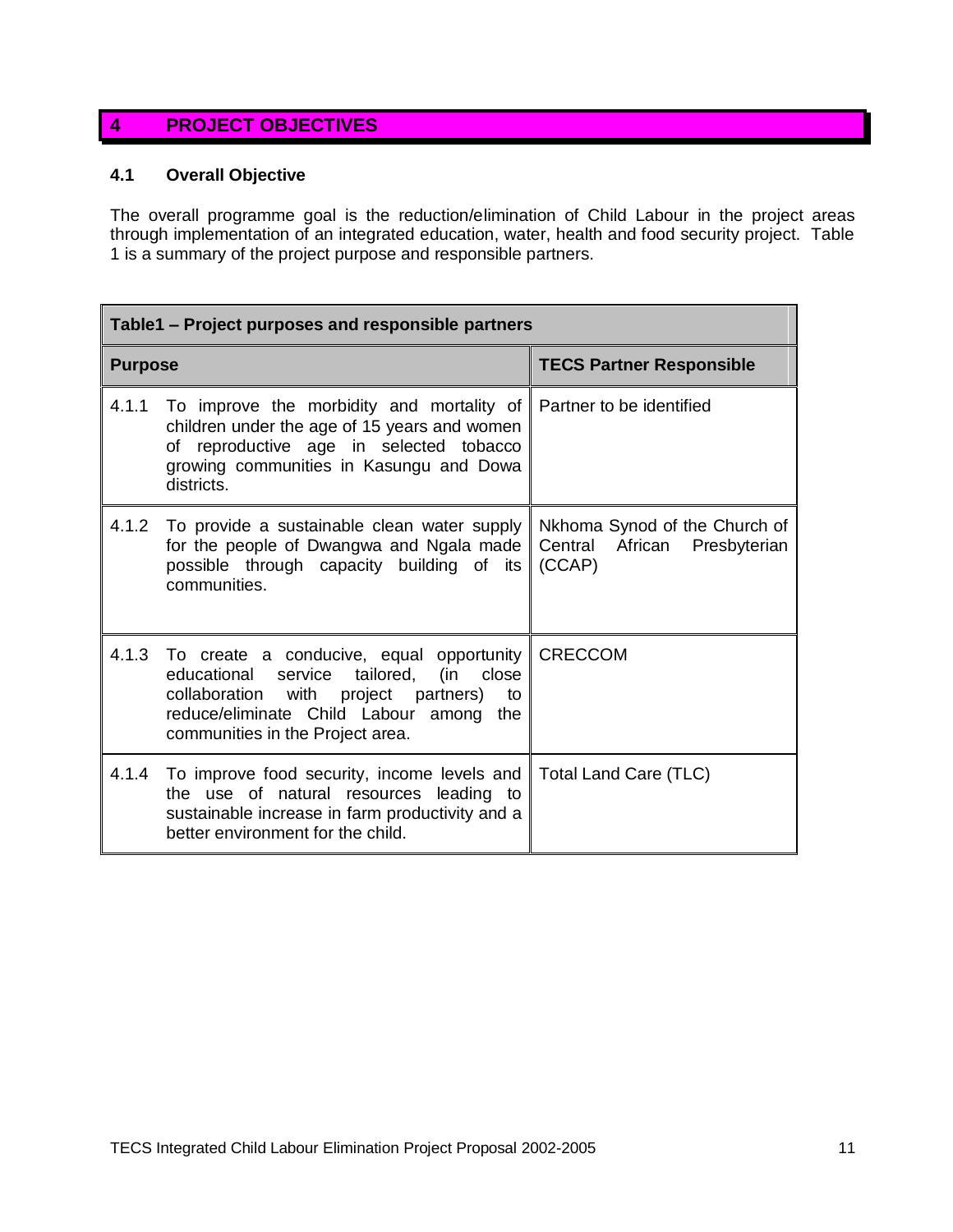# **4.2 Results**

# **4.2.1 Health**

| Table 2 – Project results for the health projects |                |                   |                   |                |  |
|---------------------------------------------------|----------------|-------------------|-------------------|----------------|--|
| <b>Result Area</b>                                | Year 1         | Year <sub>2</sub> | Year <sub>3</sub> | <b>Total</b>   |  |
| Community health committees members               | 300            | 300               |                   | 600            |  |
| Shop owners training in drug management           | 30             | 30                |                   | 60             |  |
| Training of TBA agents                            | 30             |                   |                   | 30             |  |
| Training of DRF committee members                 | 60             | 60                |                   | 120            |  |
| School teachers trained in health promotion       | 25             | 25                |                   | 50             |  |
| HSA initial training                              | 4              |                   |                   | 4              |  |
| Quarterly reports                                 | 4              | 4                 | 4                 | 12             |  |
| Baseline survey                                   |                |                   |                   | 1              |  |
| Maternity units                                   | $\overline{2}$ |                   | $\blacksquare$    | $\overline{2}$ |  |

## **4.2.2 Water**

| Table 3 – Project results for the water project |        |        |        |       |  |
|-------------------------------------------------|--------|--------|--------|-------|--|
| <b>Result Area</b>                              | Year 1 | Year 2 | Year 3 | Total |  |
| Targeted number of communities (villages)       | 20     | 20     | 20     | 60    |  |
| Number of water points constructed              | 20     | 20     | 20     | 60    |  |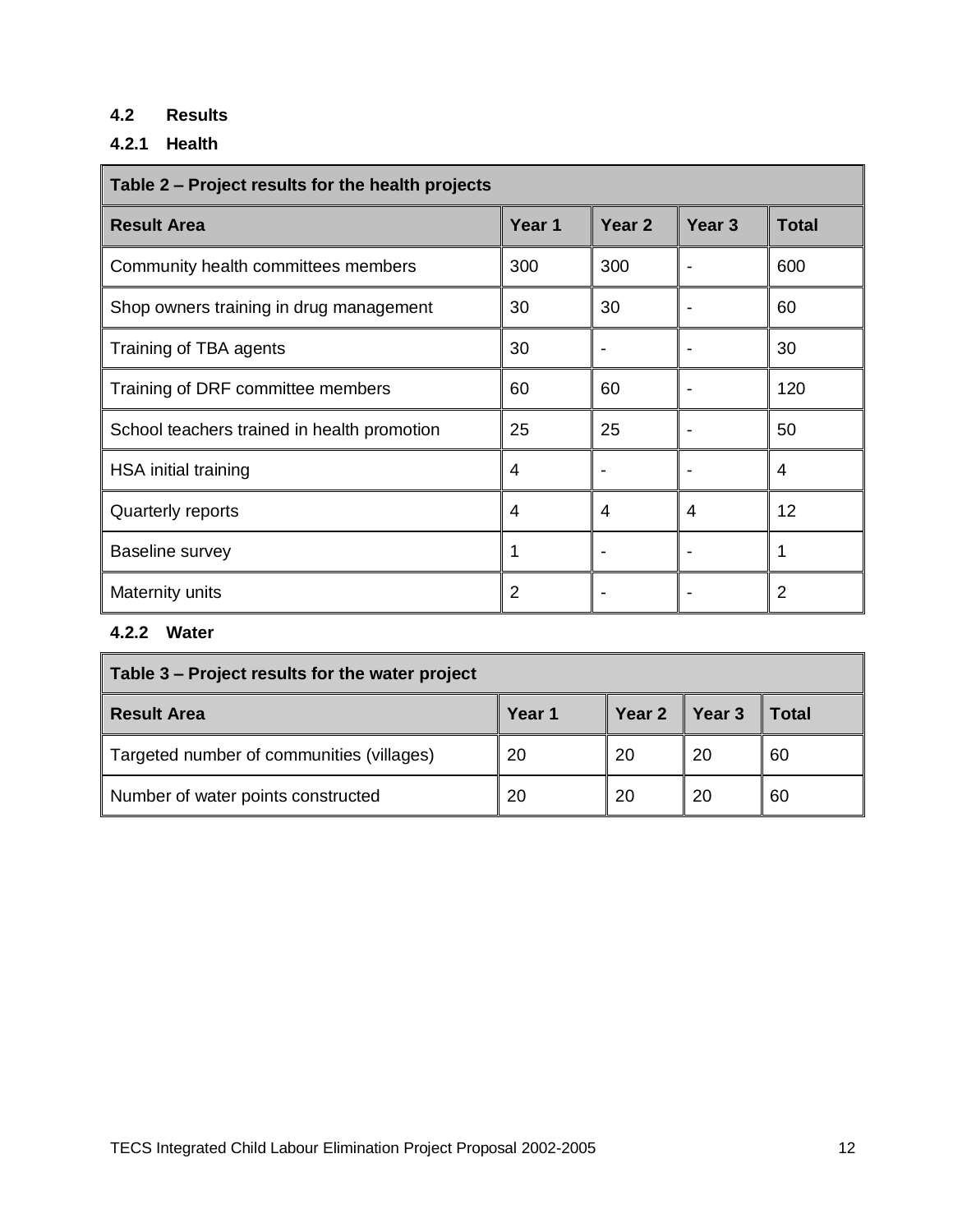## **4.2.3 Education**

| Table 4 - Project results for the education project                       |                              |                   |                   |                |  |
|---------------------------------------------------------------------------|------------------------------|-------------------|-------------------|----------------|--|
|                                                                           | Year 1                       | Year <sub>2</sub> | Year <sub>3</sub> | <b>Total</b>   |  |
| <b>Result Area</b>                                                        | Units/#                      | Units/#           | Units/#           | Units/#        |  |
| Construction of permanent pit latrines                                    | 20                           | 20                | 20                | 60             |  |
| Construction of two class roomed school<br>blocks                         | 1                            | $\overline{2}$    | 2                 | 5              |  |
| Rehabilitation of school blocks                                           | 1                            | 1                 | 1                 | 3              |  |
| Construction of science subjects laboratories                             | $\overline{\phantom{a}}$     | 1                 | 1                 | $\overline{2}$ |  |
| Construction of secondary school library                                  | $\qquad \qquad \blacksquare$ | 1                 | 1                 | $\overline{2}$ |  |
| Secondary school administration                                           | $\overline{\phantom{0}}$     | 1                 | 1                 | $\overline{2}$ |  |
| Construction of teachers' houses                                          | 4                            | 4                 | 4                 | 12             |  |
| Procurement of desks                                                      | 84                           | 168               | 168               | 420            |  |
| Pupils textbooks                                                          | $\overline{\phantom{0}}$     | 480               | 480               | 960            |  |
| Teachers' guides                                                          | $\blacksquare$               | 8                 | 8                 | 16             |  |
| Dispatch of SIP boxes                                                     | 6                            |                   |                   | 6              |  |
| Award of bursaries to secondary school<br>students                        | 20                           | 20                | 20                | 60             |  |
| Training of field workers                                                 | $50^{*2}$                    | $50*$             | $50*$             | 50             |  |
| Establishment of model school gardens                                     |                              | 4                 | 4                 | 8              |  |
| Teacher orientation in pedagogical skills                                 | $56*$                        | $56*$             | $56*$             | 56             |  |
| Training of community leaders, VDCs and<br><b>ADCs</b>                    | 120                          | 120               | 120               | 360            |  |
| Training of school committee members                                      | 100*                         | 100*              | $100*$            | 100            |  |
| Training of estate and farm management<br>personnel                       | 20                           |                   |                   | 20             |  |
| Orientation of TFD troupe members on Child<br>Labour and education issues | 12                           |                   |                   | 12             |  |
| Training of special group members                                         | 20                           | 20                | 20                | 60             |  |
| Baseline surveys post performance data                                    | $\overline{\mathbf{c}}$      |                   | $\overline{2}$    | 4              |  |
| Production of impact area maps                                            | $\overline{2}$               |                   |                   | $\overline{2}$ |  |

<sup>&</sup>lt;sup>2</sup> \*The same teachers updated each year

TECS Integrated Child Labour Elimination Project Proposal 2002-2005 13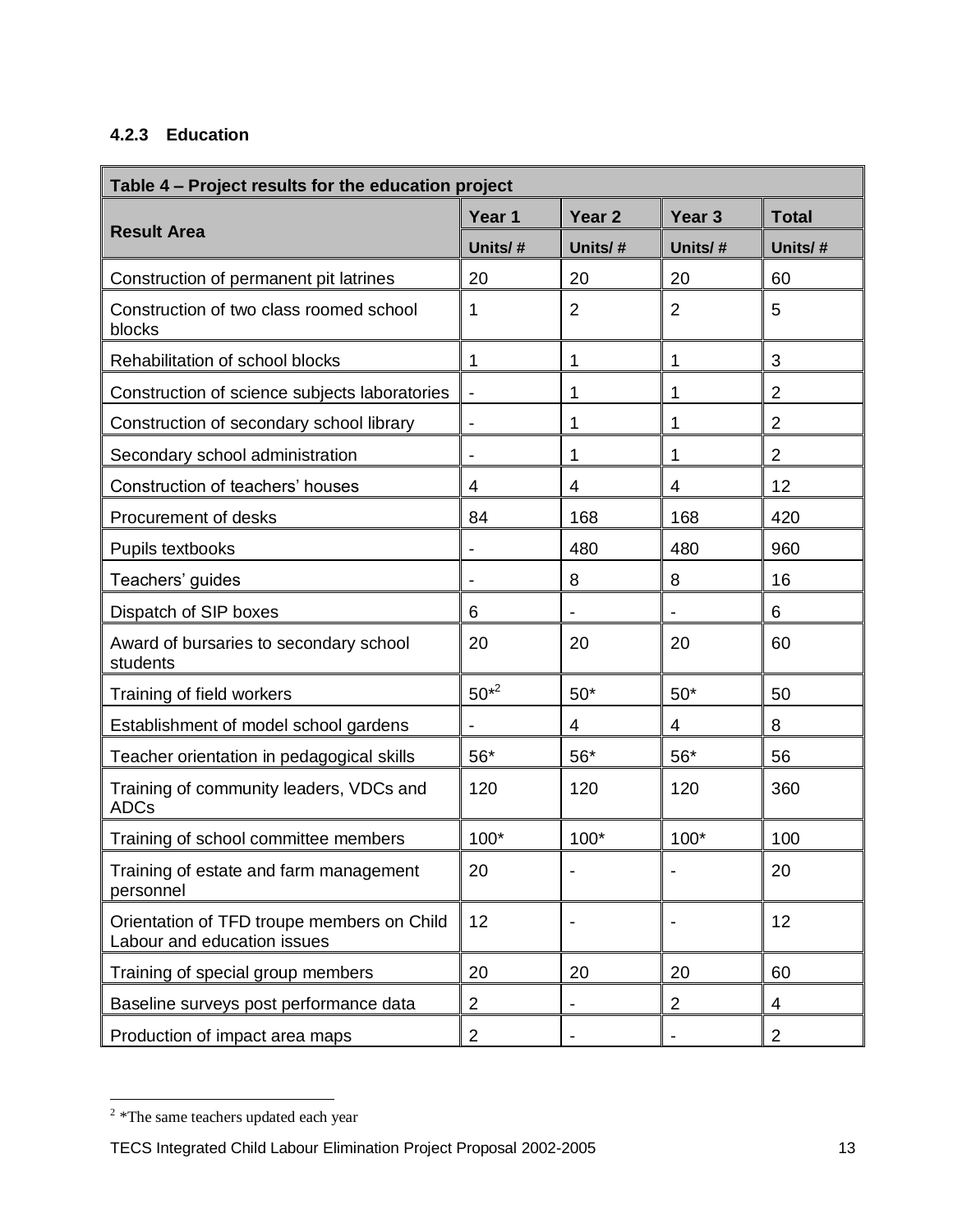## **4.2.4 Food Security/Agroforestry**

| Table 5 - Project results for the food security and agro forestry project |        |                   |                   |              |  |
|---------------------------------------------------------------------------|--------|-------------------|-------------------|--------------|--|
| <b>Result Area</b>                                                        | Year 1 | Year <sub>2</sub> | Year <sub>3</sub> | <b>Total</b> |  |
| Number of households                                                      | 800    | 1600              | 2400              | 4800         |  |
| <b>Soil Conservation</b>                                                  |        |                   |                   |              |  |
| Contour ridging (ha)                                                      | 80     | 160               | 240               | 480          |  |
| Gully control (No.)                                                       | 10     | 20                | 30                | 60           |  |
| Vetiver nurseries (ha)                                                    | 7.0    | 14.0              | 21.0              | 42.0         |  |
| Contour vetiver hedgerows (ha)                                            | 22     | 45                | 67                | 134          |  |
| <b>Agro forestry Practices</b>                                            |        |                   |                   |              |  |
| Tree seedlings (No.)                                                      | 140000 | 280000            | 420000            | 840000       |  |
| Under sowing Tephrosia (ha)                                               | 40     | 80                | 120               | 240          |  |
| Dispersed systematic interplanting (ha)                                   | 20     | 40                | 60                | 120          |  |
| Homestead/woodlot/boundary planting (No. of<br>trees)                     | 58000  | 116000            | 174000            | 348000       |  |
| Roadside tree planting (No. of trees)                                     | 4000   | 8000              | 12000             | 24000        |  |
| <b>Small scale irrigation</b>                                             |        |                   |                   |              |  |
| Pumps                                                                     | 50     | 50                | 50                | 150          |  |
| Irrigated hectarage                                                       | 3      | 6                 | 9                 | 18           |  |

A brief description of targeted practices and interventions is provided under **Interventions** in the main menu which includes illustrations in the **photo gallery**.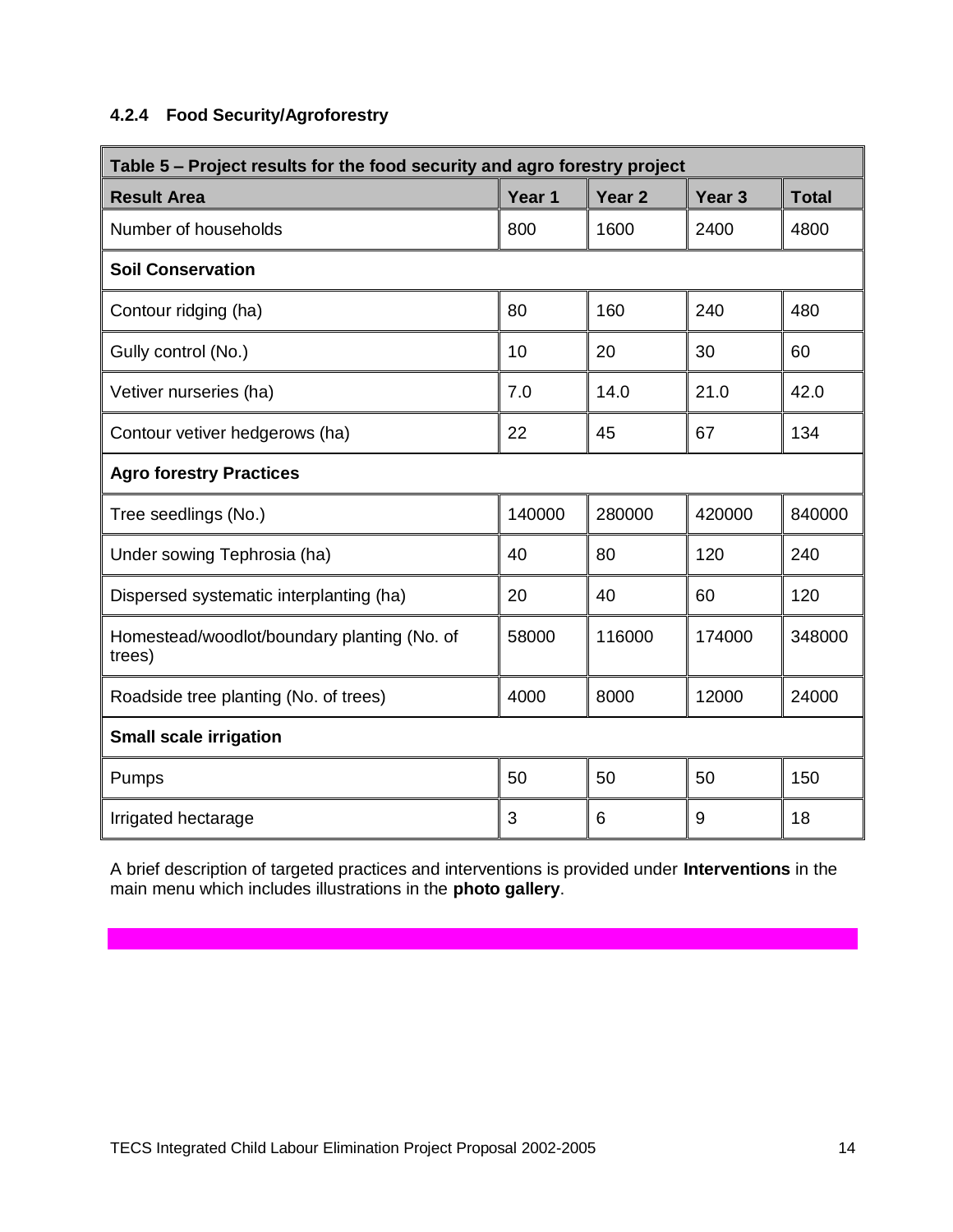## **5 DESCRIPTION OF PROJECT ACTIVITIES**

### **5.1 Activity Plan**

#### **5.1.1 Health Project**

Most of the health activities will be done in the first and second year. Third year"s activities will mainly be refresher courses for training and orientation done in the first and second year. End of project evaluation will be done in the third year.

- $\supset$  Purchase of capital equipment
- Training of community health committee members
- $\supset$  Shop owners training in drug management
- Training of TBA agents
- Training of DRF committee members
- $\supset$  School teachers' training in health promotion
- **→** HSA initial training
- **C** Quarterly reports
- $\Rightarrow$  Baseline survey
- **◯** Construction of maternity units

Most of the year one"s activities will continue in year two except for HSA training, construction of under-5, family planning shelters and maternity units.

#### **5.1.2 Water and Sanitation Project**

Most water project activities will be replicated over the three years. However the following major activities will be replicated over each water point.

- $\supset$  Purchase relevant capital equipment
- **◯** Community mobilization in terms of setting up responsible water committees
- $\supset$  Digging and construction of wells.

The Synod of Livingstonia is currently in partnership with Water Aid Malawi in a sanitation programme, and has hired a full time Sanitation Coordinator. A pilot project is underway at Embangweni, Mzimba. The Field Officer of the TECS / Synod of Nkhoma water programme will be visiting this pilot project and will be in contact with the Sanitation Coordinator throughout the programme. The Field Officer is expected to help in developing a similar project within the target communities of Dwangwa and Ngala on the basis of the findings of the Embangweni pilot project.

### **5.1.3 Education Project**

Three activities of the Education Project will run through the three years and these are community sensitisation, supervision of community-based initiatives, school-based teacher in-service sessions, field worker review and re-planning, monitoring and assessment and mass communication. In addition to these activities the following are first year activities:

- $\supset$  Purchase of all capital equipment
- $\supset$  Orientation of appropriate CRECCOM staff
- $\supset$  Briefing meetings for the district team
- **●** Baseline data collection

TECS Integrated Child Labour Elimination Project Proposal 2002-2005 15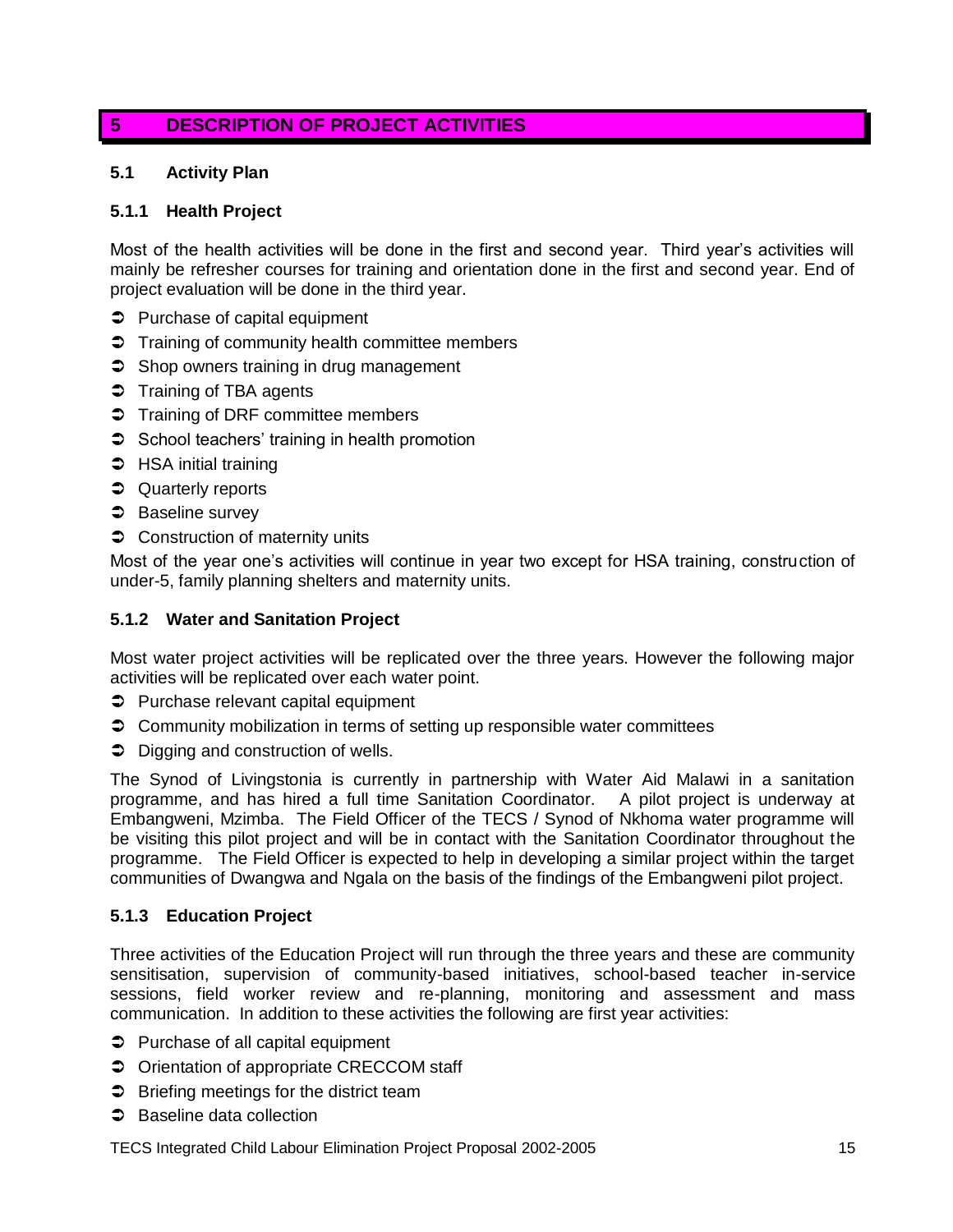- **◯** Theatre For Development (TFD) orientation
- **→** Field/Ministry worker training
- $\supset$  Field worker facilitated funded activities
- S Estate and farm management staff training
- SIP procurement and distribution

In addition to the list of activities given earlier in this section, the following activities will be done in the second year:

- Special group training (Gule Wamkulu)
- $\supset$  Introduction of community friendly technical education in post-primary institutions
- $\Rightarrow$  Analysis of performance data
- $\supset$  Mid term performance data collection and analysis

Finally, third year activities will, in addition to the activities cited earlier in this section include the following:

- $\Rightarrow$  Analysis of performance data
- $\supset$  End of project evaluation and report writing

### **5.1.4 Food Security and Agro forestry Project**

The following activities will be replicated in the second and third years, each year targeting different beneficiaries/villages.

- **◯** Contour ridging
- **→ Gully control**
- $\bullet$  Vetiver nurseries
- **Contour vetiver hedgerows**
- $\bullet$  Tree seedlings
- **C** Under sowing Tephrosia
- $\supset$  Dispersed systematic interplanting
- $\supset$  Homestead/woodlot/boundary planting
- **→** Roadside tree planting
- **◯** Small-scale irrigation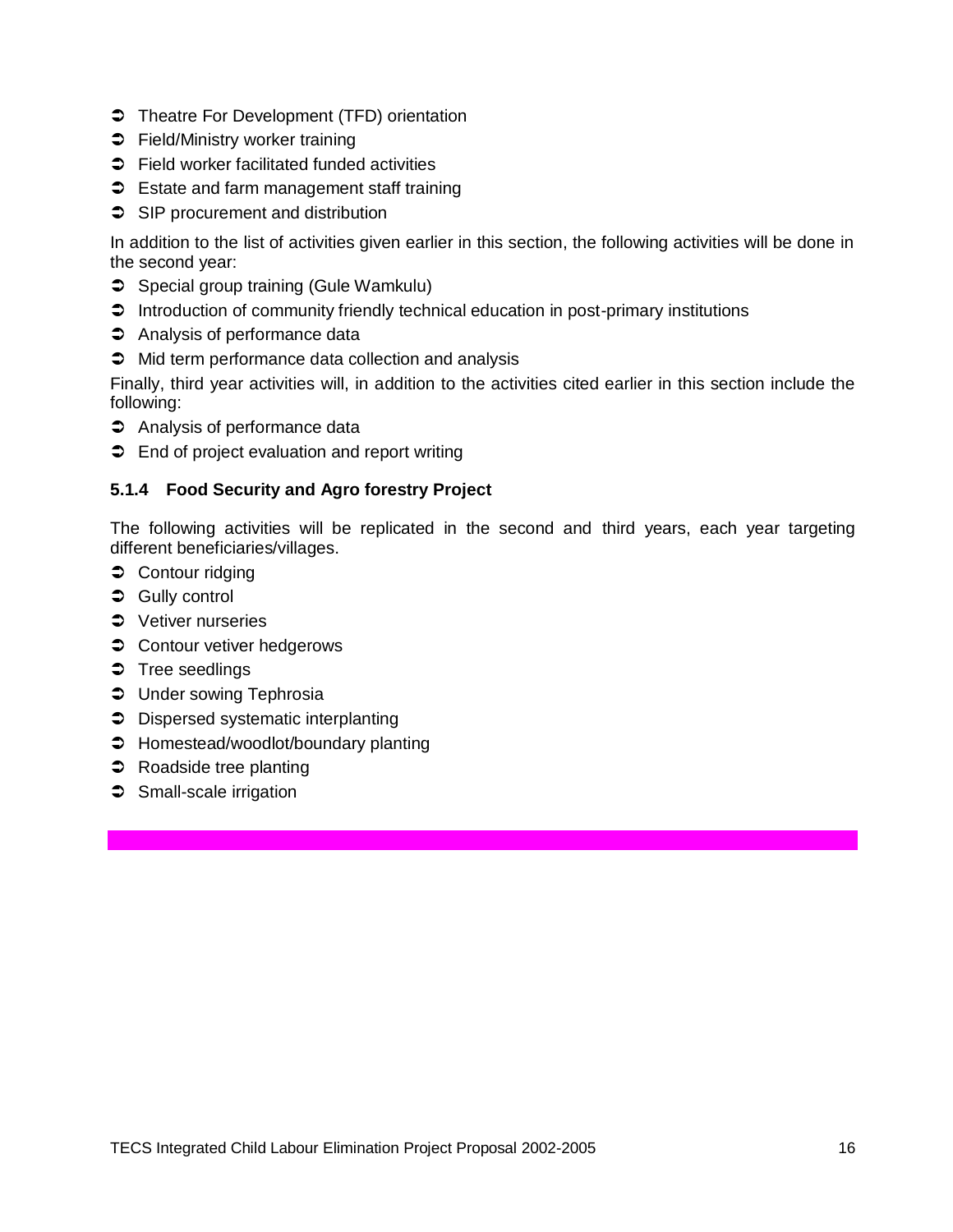## **6 PROJECT ORGANISATION**

TECS Board of Trustees will have the leadership and governance role for the organisation with the Executive Project Director providing leadership and management of the day-today operations of TECS. Primarily the TECS Board will focus on the organisation"s mission, goals, values, and policies by:

- o Supporting the Executive Director and assessing his performance,
- o Reviewing and authorizing plans and commitments,
- o Ensuring compliance with legal and contract requirements,
- o And evaluating the organization's work.

The Director on the other hand will focus on operations:

- o Planning,
- o Organizing,
- o Leading,
- o Assessing progress,
- o Managing partnerships, personnel and finances,
- o And achieving project goals

As most of TECS projects will be implemented through partnerships, the organisation will initially have a small number of staff. The basic organisational structure for TECS (see organisational structure illustrated in Fig. 1 below) includes:

- o 7 Board of Trustees,
- o 1 Chairperson,
- o 1 Project Director,
- o 1 Project Manager,
- o 1 Accountant, and
- o 1 Personal Assistant/Office Manager

In addition, the structure described above will be augmented with the setting up of two committees through which TECS, all implementing partner organisations and beneficiary communities will have representation, namely,

- o Project Management Committee
- o Project Implementation Committee

The committees, through regular meetings, will provide a forum for collaborative resolutions and decision making in relation to the project design, management and operational issues.

The proposal envisages that direct partnership agreements will be drafted and signed between TECS and each one of its partners in the form of a Memorandum of Understanding (MOU). The MOU"s will incorporate clearly defined roles, objectives and targets over a 3-year period with financial inputs committed on an annual basis contingent on results, in line with the proposals that the partners submitted, which are also the basis for this project proposal.

The criteria for TECS in choosing its partnerships are based on:

- Specialist areas with a track record and credibility
- Willingness of the partner to embrace the governing principles of TECS
- Mission compatibility
- Willingness to be accountable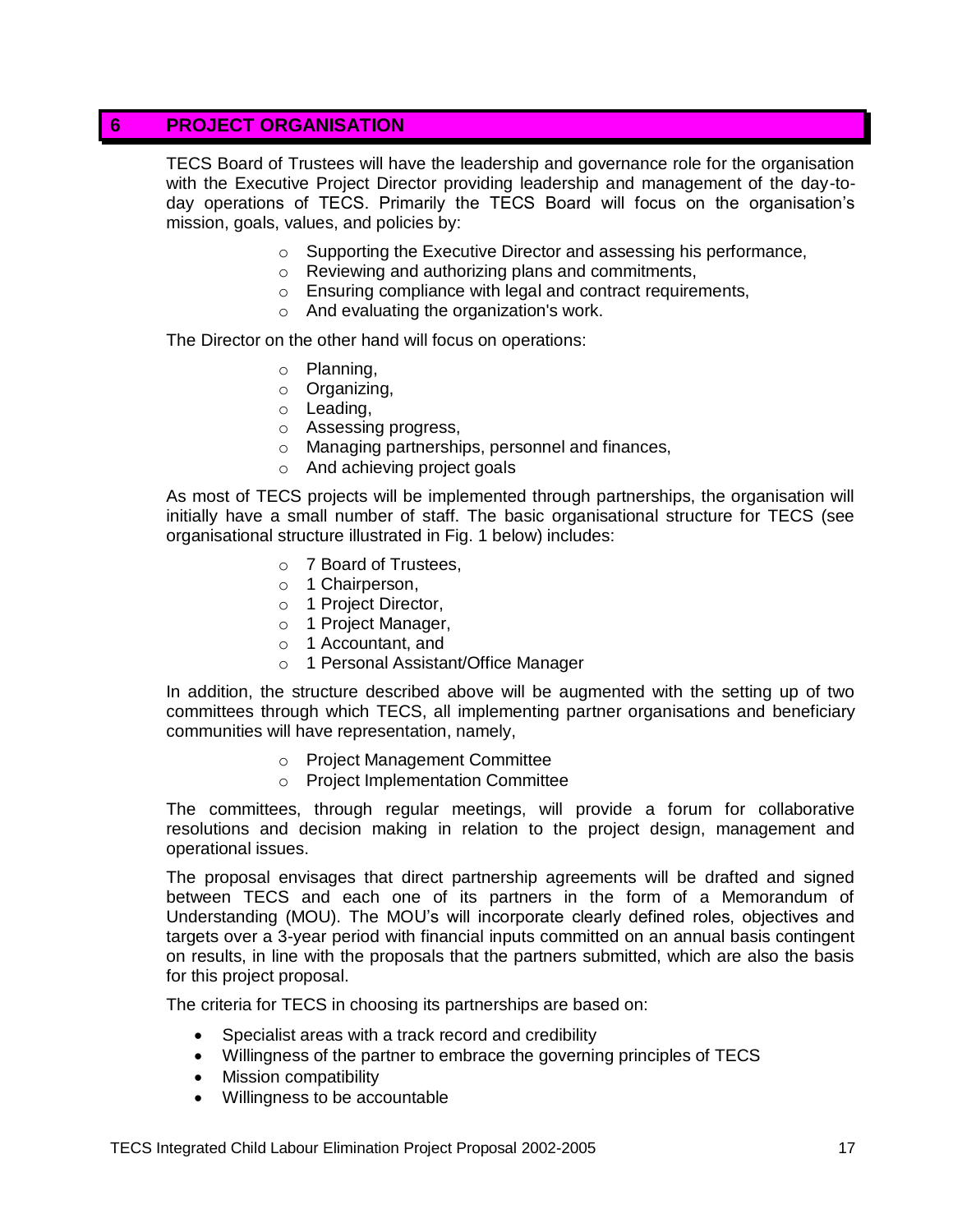- Community based approach
- Capacity to meet agreed objectives
- Commitment to resolve issues of conflict

## **Fig. 1 TECS PROJECT ORGANISATIONAL STRUCTURE**

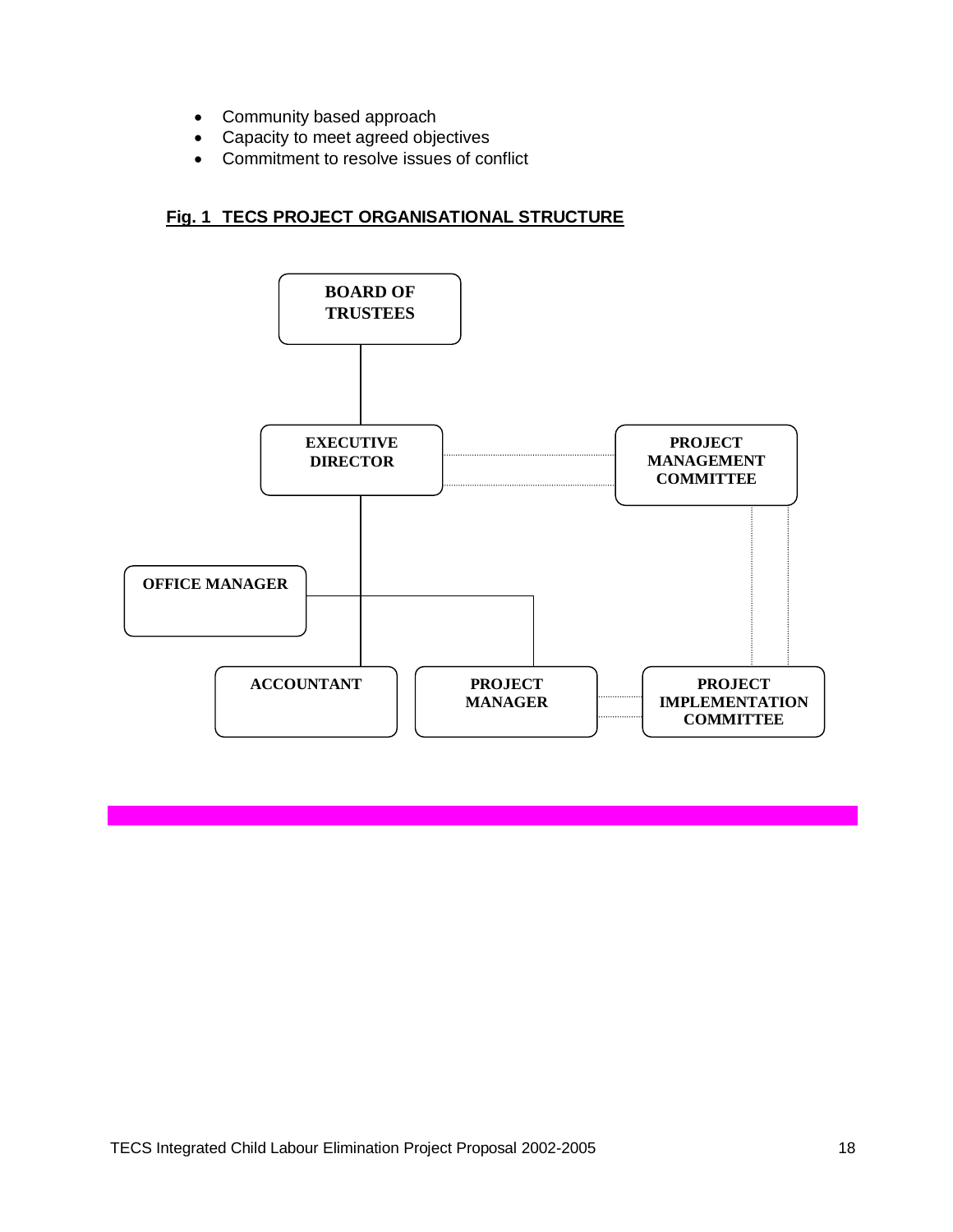## **7 SUMMARIZED ASSUMPTIONS AND RISKS**

It is acknowledged that development initiatives everywhere often face risks. Although effort has been made to consider all possible risks in the programme design, the following assumptions are being made for the anticipated project outputs and outcomes to be realized.

- **→** Both TECS and the partners will honour their commitment as outlined in the Memorandum of Understanding (MOU).
- Funding mechanism will be recipient friendly and in line with submitted TECS and partners cash flow requirements.
- $\supset$  The prevailing enabling political climate will continue throughout the project duration.
- $\supset$  There will be no devastating natural disaster to disrupt the project implementation process.
- $\supset$  The anticipated community participation will be available throughout the project duration.
- $\supset$  There will be good collaboration among partners.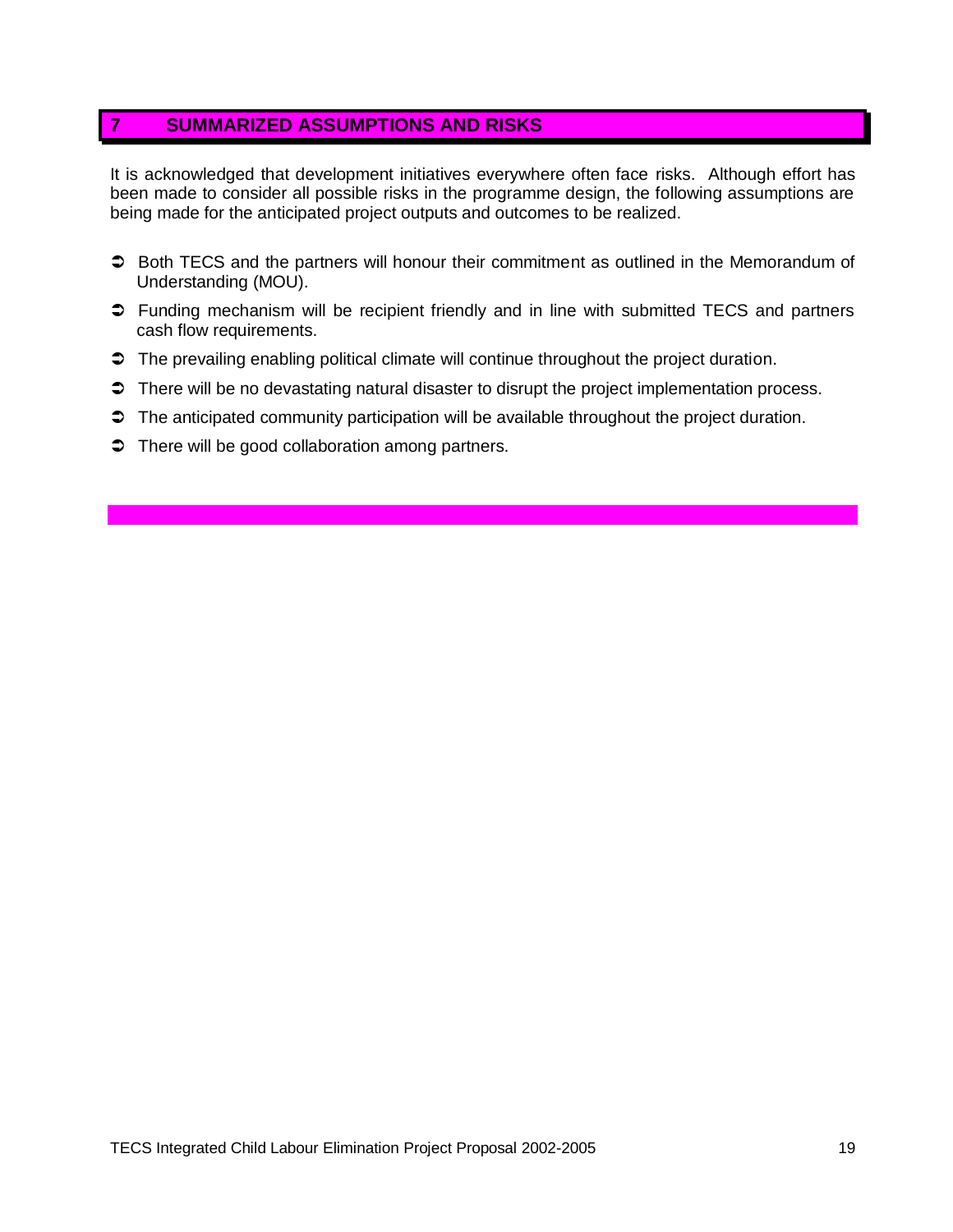## **8 MONITORING AND EVALUATION**

Monitoring and Evaluation (M&E) will play a vital role by ensuring continuous stocktaking and readjustments as and when necessary. Through the Results-Based Management Model (RBM), all activities will continuously be monitored in terms of their overall contribution to the key result areas. Results in any reporting period will be compared to the benchmark indicators to assess programme progress towards meeting the clearly defined targets. All problems hindering project progress will be addressed as soon as possible and if they cannot be humanly be solved; project implementation alternatives will be sought.

The field level project implementation committee through regular reporting mechanism will primarily be responsible for reporting project operational problems and challenges to management and the programme implementation committee for appropriate response and advice.

All monitoring and evaluation data will be collected through monthly activity reports, supervision visits, biannual, annual, midterm reviews and final evaluation reports. All reports except the final evaluation will be used to appropriately if necessary adjust the project. The final evaluation will mainly be used to assess overall programme success in meeting the defined targets and depending on the results, it could also be used as a justification for programme extension. While allowing for innovativeness, evaluation reports will generally take the following format.

- A brief discussion of project objectives during the reporting period, significant project developments during the reporting period, and a description of problems encountered with proposed solutions. For the annual report, a statement of projected accomplishments for the coming year.
- $\supset$  Project financial resources used towards achieving the objectives during the reporting period.

In addition, selected unique interventions will be tracked from inception for the development of case studies illustrative of the diverse nature of community-based interventions. All interventions directly related to government policy issues will be noted and tracked specifically for the purposes of influencing of development, implementation, and/or change in policy dialogue and action.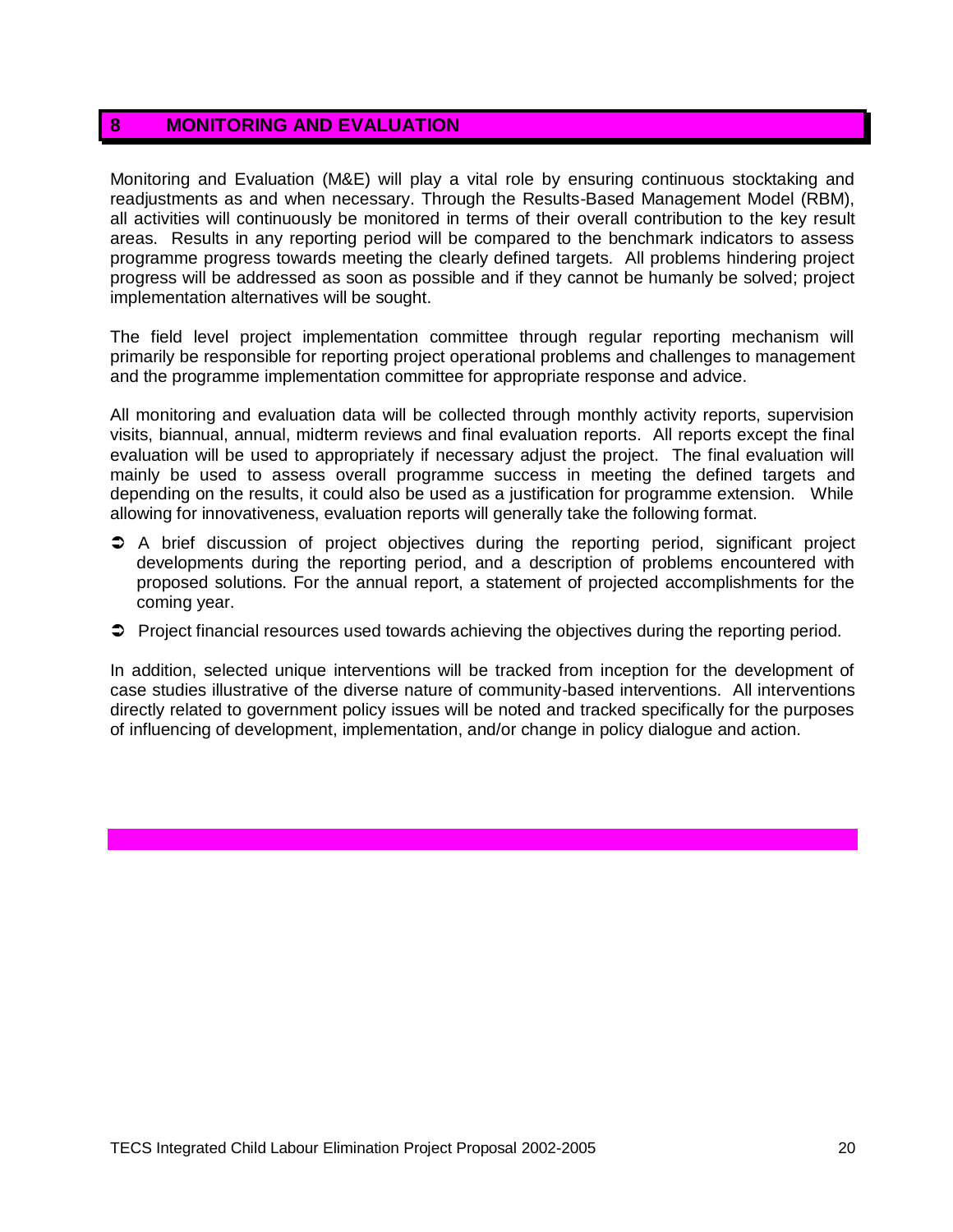## **9 SUSTAINABILITY**

#### **9.1 Water Project**

Maintenance personnel will assist the communities by reminding them of their annual contribution and coordinating its collection. Five per cent of the contribution will then be paid to the maintenance person responsible for the wells. For example, if a maintenance person is responsible for 10 wells, when the contract fees of 20 bags of maize, or its equivalent, have been collected, the maintenance personnel will be paid the equivalent of one bag for their effort.

### **9.2 Food Security And Agro Forestry Project**

The program will be implemented in a way that leads to a transfer of skills and knowledge among participating farmers and communities, which will improve their agricultural, managerial skills and resource base, thereby benefiting them individually over the long term.

#### **9.3 Health Project**

The programme is focused on using the community members to provide health services as volunteers because there is lack of trained health staff in the areas. Given adequate training and enough time to master the community health skills, these volunteers will be able to continue providing the services within their communities with support from the DHOs.

The two government HSAs currently working at Dwangwa and Ngala areas will be provided with training on programme interventions together with HSAs who may be contracted. At the end of the project, the project staff will have transferred skills to both government HSAs and community volunteers who will continue to provide community health services. In addition the government HSAs will be expected to continue to be responsible for supporting, monitoring and supervising community health interventions introduced by TECS with support from the district health management team.

### **9.4 Quality Education Project**

The sustainability of the Social Mobilization Campaign interventions, which will be used for the Education Project as well as supporting the other components being implemented by the other partners, is interwoven throughout the project. The issues to be resolved have been and will continue to be surfaced by the target groups themselves; the projects communities suggest and implement the remedial interventions. Hence become the owners of the project. Ownership is considered a major factor to the sustainability of a development intervention involving outside assistance.

The essence of ownership will be reinforced by engaging existing support structures both government and traditional/cultural within the project implementation process. Unless these structures own the interventions and perceive them as operating in their interest, they may not effectively provide the moral and professional support the communities will always need.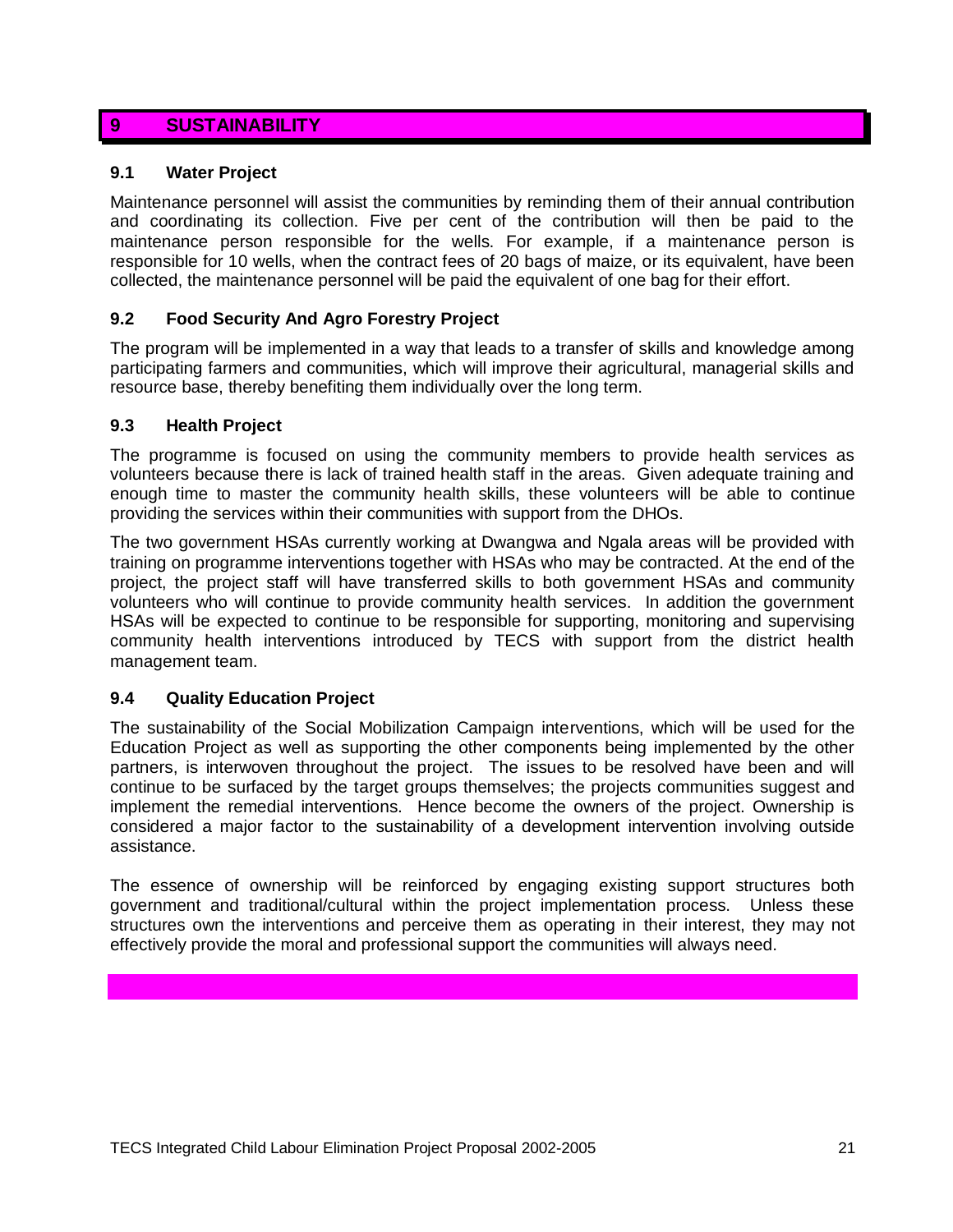## **10 REGIONAL EXPANSION STRATEGY**

#### **10 Regional Strategy Framework**

#### **10.1 Motivation**

- o A jointly coordinated (TECS and ECLT) regional strategy for the Elimination of child labour.
- $\circ$  The Child Labour problem exists throughout the tobacco industry in the South Central Africa region
- o Tobacco Exporters operate on a country and regional structure basis
- o Optimize resource allocation through learned best practice
- o Extends TECS influence throughout the region
- o Increase ECLT impact and profile

#### **10.2 Expansion strategies**

- $\Rightarrow$  New initiatives:
	- o Discussion with regional tobacco exporters directors
	- $\circ$  Identify a link person within each country
	- o Create awareness of Child Labour
	- o Assist in the formulating country strategy
	- o Assist in a child labour appraisal
	- o Assist in formulation of a project proposal
	- o Establish a TECS/ECLT team
	- o Existing social responsibility programme
- Coordinate regional programmes:
	- o Provide consultancy Services to existing tobacco community based development projects
	- o Assessment of the sustainability of community projects
	- o Determine which projects can be refocused towards addressing Child Labour issues
	- o MOU to refocus existing projects to the child labour issue
	- o Determine plan of action
	- o Implementation
	- o Evaluation